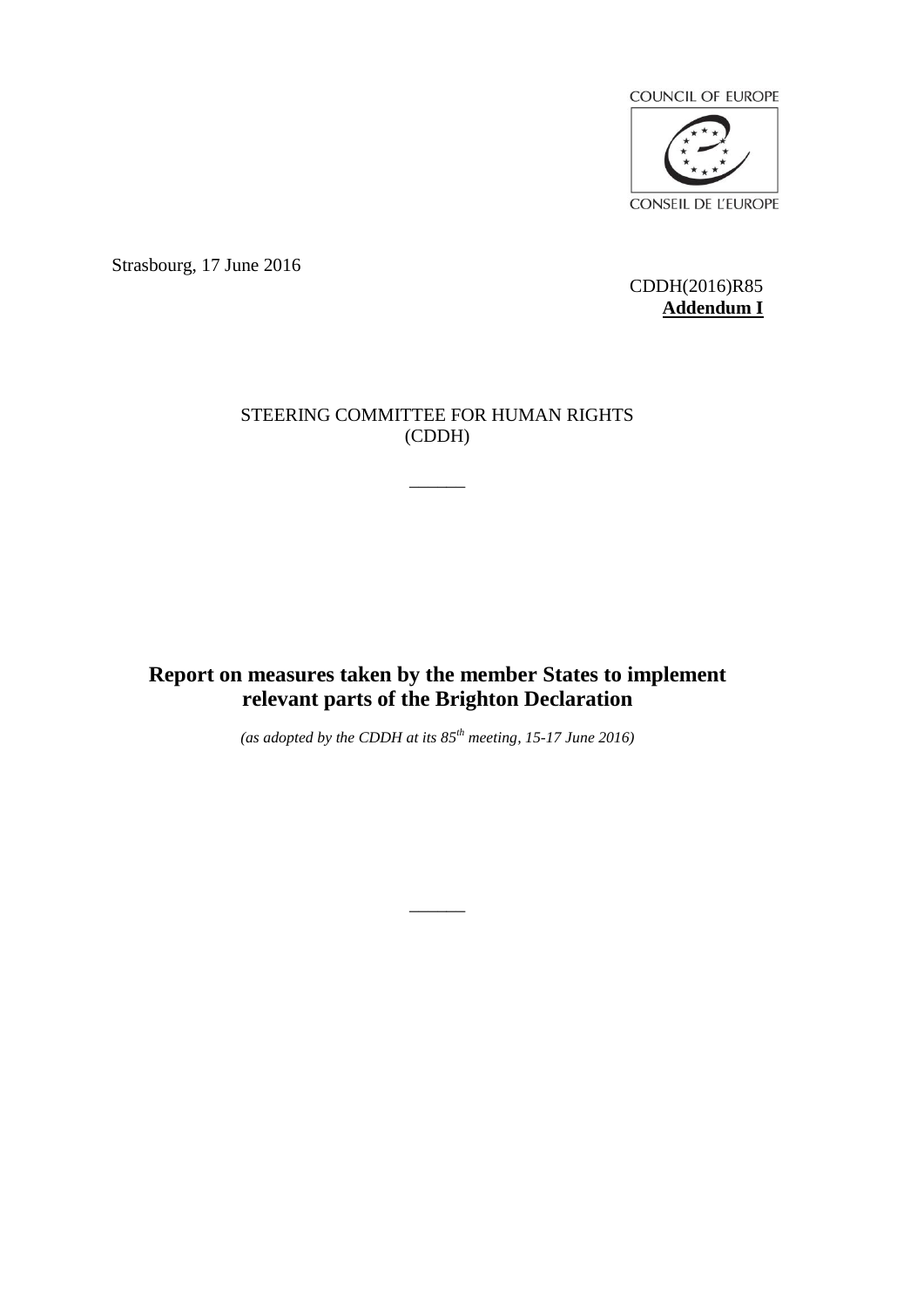### **I. INTRODUCTION**

1. The High-level Conference on the future of the European Court of Human Rights, organised by the UK Chairmanship of the Committee of Ministers in Brighton, United Kingdom, from 18 to 20 April 2012, called on "the States Parties, the Committee of Ministers, the Court and the Secretary General of the Council of Europe to give full effect to this Declaration" adopted at the end of the Conference (paragraph 39b of the Declaration). The Committee of Ministers subsequently called on member States to take the measures required of them by the Brighton Declaration and to report back.<sup>1</sup>

2. Under its terms of reference for the  $2016-2017^2$  biennium, the Committee of experts on the system of the European Convention on Human Rights (DH-SYSC) was tasked with preparing a draft report for the Committee of Ministers containing (a) an analysis of the responses given by member States in their national reports on implementation of the Brighton Declaration (hereinafter "national reports") and (b) possible recommendations for follow-up. The Steering Committee for Human Rights (CDDH) had been given similar terms of reference following the Interlaken and Izmir Declarations, and its work had resulted in the CDDH Report on measures taken by the member States to implement relevant parts of the Interlaken and Izmir Declarations.<sup>3</sup>

3. This report has been drafted on the basis of the national reports on implementation of the Brighton Declaration, $4$  submitted on 1 March 2016, as well as on relevant information presented by experts during the  $1<sup>st</sup>$  meeting of the Committee of experts on the system of the European Convention on Human Rights (DH-SYSC). As of that date, 35 States Parties had submitted their reports.<sup>5</sup> The nature of the reports varies, on the one hand in terms of the scope and level of detail of the information provided, and on the other, in terms of the structure, although most of them do follow the structure of the Brighton Declaration. Frequent reference is made to measures adopted prior to the Brighton Declaration or there is a comment to the effect that the national report supplements the information provided in the previous national report on implementation of the Interlaken and Izmir Declarations. This report should therefore be regarded as supplementing the CDDH's previous exercise, in which all member States, on the basis of a structure provided by the CDDH and adopted by the Committee of Ministers, had submitted reports which in most cases went into greater detail than the reports submitted for this exercise. It addresses paragraphs 9. a), 9. b), 9. c) i., 9. c) iii., 9. c) iv., 9. c) vii., 9. d) i., 9. d) ii., 9. d) iii. and 9. e). of the Brighton Declaration.

4. The present report should also be read in the light of the main recent developments in intergovernmental work on the system of the European Convention on

<sup>&</sup>lt;sup>1</sup> See the decisions taken at the  $122<sup>nd</sup>$  session of the Committee of Ministers on Securing the long-term effectiveness of the supervisory mechanism of the European Convention on Human Rights, 23 May 2012. The deadline for the submission of reports had initially been set at 15 March 2014, and then extended to 31 December 2014 by decision of the Ministers' Deputies taken at their 1190<sup>th</sup> meeting, item 4.3 f, on 5 February 2014.

 $2$  Document DH-SYSC(2016)003.

<sup>3</sup> Document CDDH(2012)R76 Addendum I.

 $4$  Compiled in document DH-S $\overline{YSC(2016)005}$ .

<sup>&</sup>lt;sup>5</sup> Armenia, Austria, Belgium, Bosnia and Herzegovina, Bulgaria, Croatia, Cyprus, Czech Republic, Denmark, Estonia, Finland, France, Georgia, Germany, Greece, Ireland, Liechtenstein, Lithuania, Luxembourg, Malta, Monaco, the Netherlands, Norway, Poland, Portugal, Romania, Russian Federation, Serbia, Slovak Republic, Slovenia, Spain, Sweden, Switzerland, Turkey, Ukraine.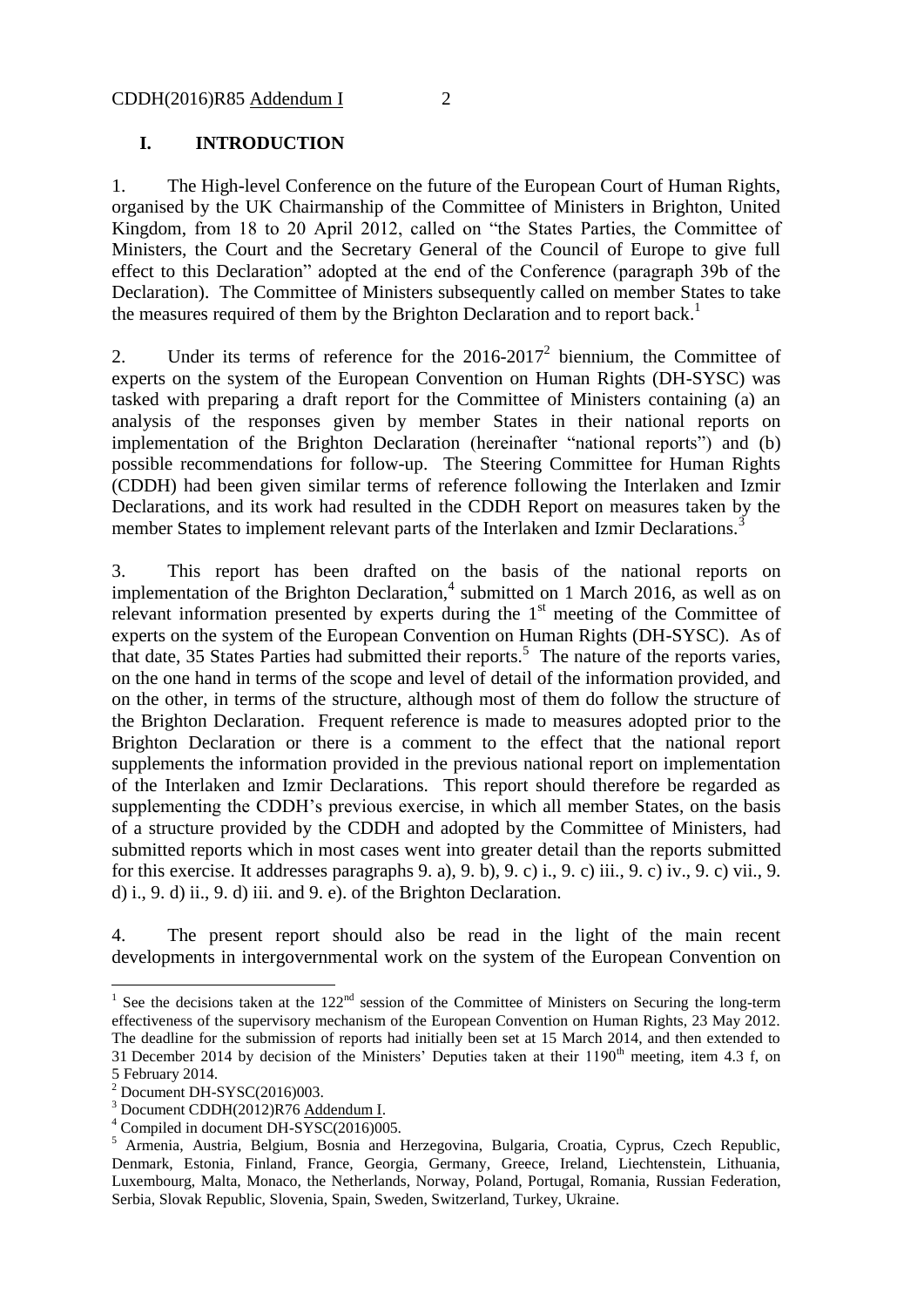Human Rights, namely the Brussels Declaration "on the implementation of the European Convention on Human Rights, our shared responsibility" (27 March 2015) and the CDDH report on the longer-term future of the Convention system. 6

5. Several questions raised in the national reports will be examined by the DH-SYSC in the course of the 2016-2017 biennium in accordance with its terms of reference:

- Recommendation (2004)4 on the European Convention on Human Rights in university education and professional training<sup>7</sup>;

- Recommendation (2004)5 on the verification of the compatibility of draft laws, existing laws and administrative practice with the standards laid down in the European Convention on Human Rights ${}^{8}$ ;

- Recommendation (2008)2 on efficient domestic capacity for rapid execution of judgments of the European Court of Human Rights<sup>9</sup>;

- and Recommendation (2010)3 on effective remedies for excessive length of proceedings<sup>10</sup>; and on the follow-up to be given to the CDDH report on the longerterm future of the Convention system<sup>11</sup>, in particular the question of the procedures for selecting and electing the judges of the Court.

For this reason it was decided to extract from the national reports the relevant information relating to these aspects that will be not analysed in the framework of the present report but at a subsequent stage, in the context of the relevant activities of the DH-SYSC in the course of the biennium.

6. Finally, it should be underlined that the present report is not intended to provide a compilation of national practices but rather an analysis of the national reports illustrated by selected examples of good practices.<sup>12</sup> The fact that a State is not mentioned with respect to a certain issue does not mean that its national practice is deficient or that it cannot be considered as a good practice. The report will successively present the analysis of the responses submitted by the Member States in their national reports, and the conclusions and recommendations of the CDDH for follow-up.

<sup>&</sup>lt;sup>6</sup> Document CDDH(2015)R84 Addendum I.

<sup>&</sup>lt;sup>7</sup> See the terms of reference of the DH-SYSC for the biennium 2016-2017, document DH-SYSC(2016)003, whereby the DH-SYSC is instructed to "submit, if appropriate, proposals to the Committee of Ministers regarding […] the recommendation Rec(2004)4 on the Convention in university education and professional training, along with the development of guidelines on good practice in respect of human rights training for legal professionals".

<sup>&</sup>lt;sup>8</sup> According to its terms of reference, the DH-SYSC is instructed to "submit, if appropriate, proposals to the Committee of Ministers regarding  $[...]$  the recommendation Rec(2004)4".

According to its terms of reference, the DH-SYSC is instructed to, "concerning Recommendation CM/Rec(2008)2 on efficient domestic capacity for rapid execution of judgments of the European Court of Human Rights: take stock of its implementation, and make an inventory of good practices relating to it and, if appropriate, provide for updating the recommendation in the light of practices developed by the States Parties".

 $10$  According to its terms of reference, the DH-SYSC is instructed to "submit, if appropriate, proposals to the Committee of Ministers regarding […] recommendation CM/Rec(2010)3".

<sup>&</sup>lt;sup>11</sup> According to its terms of reference, the DH-SYSC is instructed "concerning the longer-term future of the Convention system and the Court:[to] achieve any results expected on the basis of decisions that may be taken by the Committee of Ministers further to the submission of the CDDH report containing opinions and possible proposals on this issue".

 $12$  As the national reports had been submitted to the Secretariat of the Committee of Ministers over a very long period (between 2014 and 2016), member States were asked to ensure that this report reflected the current situation.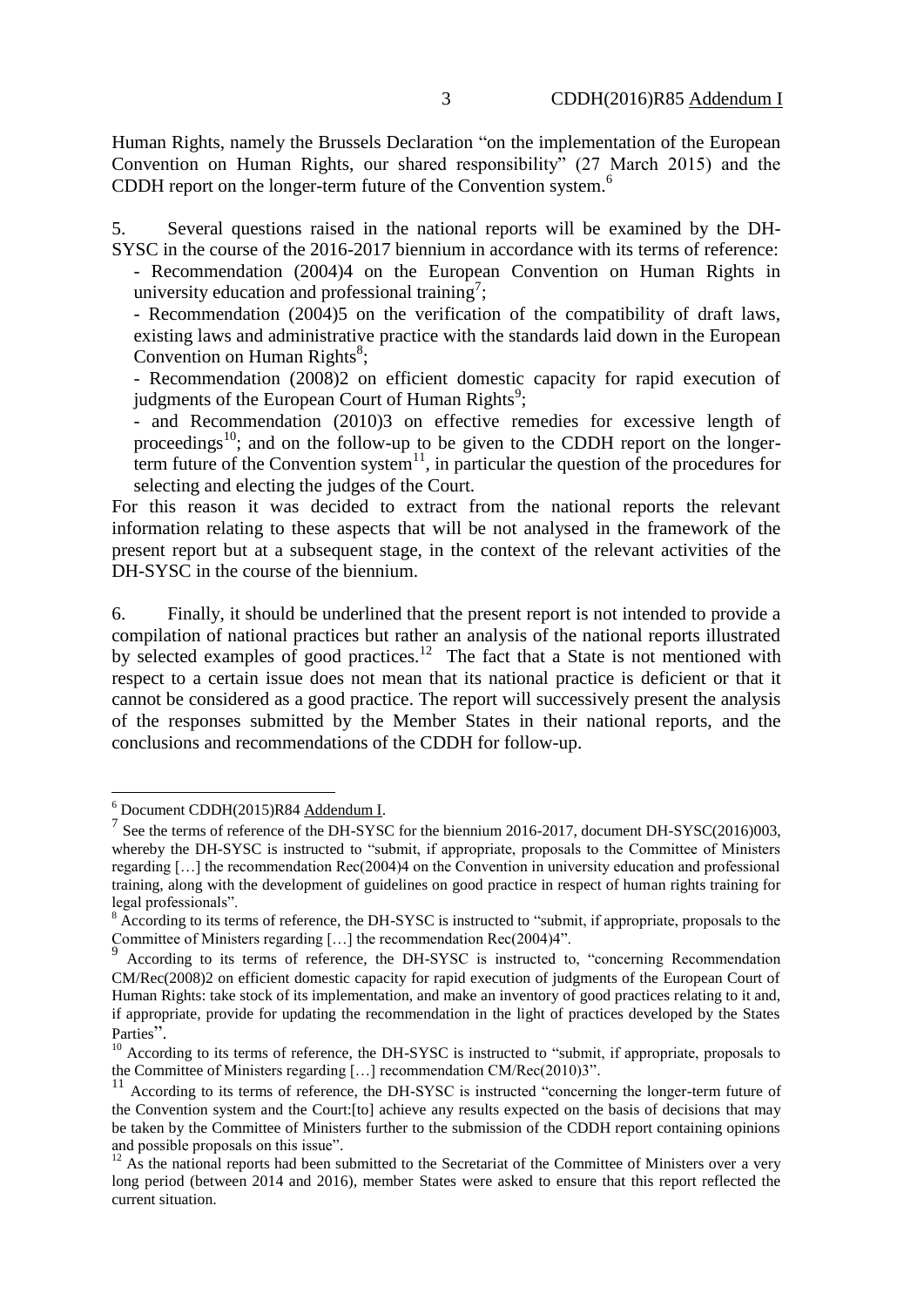#### **II. ANALYSIS OF NATIONAL REPORTS**

" 9. a. [The Conference] affirms the strong commitment of the States Parties to fulfil their primary responsibility to implement the Convention at national level"

7. In their national reports on implementation of the Brighton Declaration, those States which had commented on this paragraph of the Declaration mainly indicated that **the Convention had been incorporated into their domestic legal order** and that it was directly applicable.<sup>13</sup> The importance of the full and rapid execution of the Court's judgments, in accordance with the obligation laid down in Article 46 of the Convention, was also emphasised.

8. Some countries mentioned the fact that they had established **structures to facilitate implementation of the Convention**. Quite apart from the important role played by the Government Agent in a large number of States,<sup>14</sup> this included, for example in Austria, human rights coordinators in each federal ministry and each office of the provincial governments, who regularly meet to discuss human rights issues. In Finland, under the Constitution, the Chancellor of Justice and the Parliamentary Ombudsman monitor the implementation of human rights and submit annual reports on their activities. Poland referred to the involvement of the inter-ministerial Committee for Matters of the European Court of Human Rights (its mandate was strengthened as a result of amendments introduced in 2015) and the role of the Supreme Audit Office which carries out auditing of the relevant activities of the public administration related to the implementation of the Convention at national level, and to, among others, the setting up of networks of plenipotentiaries to ensure the protection of human rights within the police and border guards. In Russia pursuant to the Decree of the President of the Russian Federation no. 657 (as amended on 25 July 2014) *on monitoring of Law Enforcement in the Russian Federation*, the Ministry of Justice jointly with other competent state authorities perform analyses of the judgments delivered by the Constitutional Court and the Court with the aim of making proposals for reform of the legislation currently in force and further realisation of the said proposals. In Greece a standing special Committee for Equality, Youth and Human Rights operates within the national Parliament. About two years ago, a standing special Committee was also establish to monitor and assess the implementation of the judgments of the Court, notably the compliance with judgments against Greece. Members of the Greek Delegation to the Parliamentary Assembly of the Council of Europe are *ex officio* members of this Committee.

9. The **measures taken to foster greater awareness of the Convention standards**  included, primarily, publication and dissemination of the case-law and all kinds of specialist works (reports, bulletins or circulars) or events with participation of national stakeholders (conferences, seminars, workshops). Germany cited the drafting of two types of annual report, the first on Court decisions in respect of Germany and the second on Court decisions in respect of other countries having a bearing on the compatibility of the German legal order with the Convention. These reports were widely distributed

<sup>&</sup>lt;sup>13</sup> See for example, in Austria, Belgium, Bosnia and Herzegovina, Czech Republic, Denmark, Estonia, Finland, France, Germany, Greece, Ireland, Lithuania, Republic of Moldova, the Netherlands, Norway, Poland, Portugal, Serbia, Slovak Republic, Sweden, Spain, Switzerland and Turkey.

<sup>&</sup>lt;sup>14</sup> For example, Cyprus, Croatia, Estonia, Greece, Republic of Moldova, Russian Federation.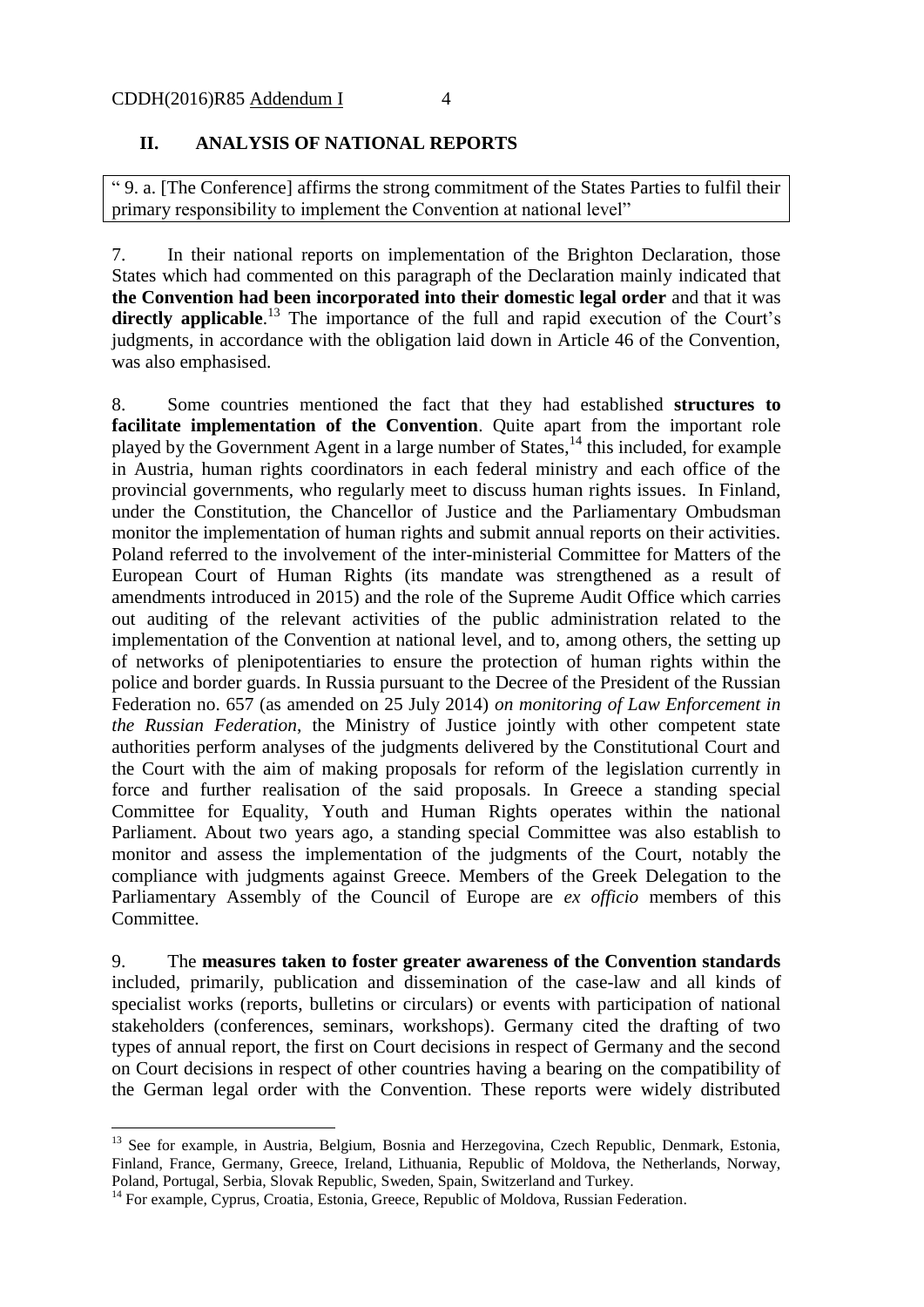among all the state and public authorities. These examples could be supplemented by the good practices identified in the previous exercise on implementation of the Interlaken and  $\text{Izmir}$  Declarations,<sup>15</sup> as regards both the arrangements put in place and the resources made available.

"9.b. [the Conference] strongly encourages the States Parties to continue to take full account of the recommendations of the Committee of Ministers on the implementation of the Convention at national level in their development of legislation, policies and practices to give effect to the Convention"

10. The question of the implementation of the recommendations of the Committee of Ministers had been addressed in the previous CDDH exercise on implementation of the Interlaken and Izmir Declarations, $16$  in view of the appeal made in the Interlaken Declaration to States Parties to undertake to ensure "review of the implementation of the recommendations adopted by the Committee of Ministers to help States Parties to fulfil their obligations."<sup>17</sup> The CDDH had then referred to the follow-up it had given to certain Committee of Ministers recommendations in 2008.<sup>18</sup>

11. Relatively little information has been provided on this question in this exercise. Those States which did provide comments mainly reported having **translated** and **disseminated** the relevant recommendations, in many cases posting them on their official websites, and carrying out an **analysis** with a view to their implementation. This analysis is generally assigned to the competent Ministry<sup>19</sup> or the Government Agent.<sup>20</sup> They will subsequently inform the relevant authorities of the measures to be taken for the purposes of implementation. In Austria, the network of human rights coordinators reports on a regular basis on the recommendations and discusses possible further actions. In Poland, all ministries have been asked, as part of the process of drafting the national report on implementation of the Brighton Declaration, to carry out an analysis of their compliance with the recommendations of the Committee of Ministers and are asked to suggest, if appropriate, new measures to ensure full compliance.

12. One example, among others, of the implementation of a recommendation was given by the Czech Republic with regard to Recommendation (2000)2 of the Committee of Ministers to member States on the re-examination or reopening of certain cases at domestic level following judgments of the European Court of Human Rights: since January 2013, the possibility of reopening proceedings before the Constitutional Court once an international court has found a violation of human rights or fundamental freedoms, has been extended to include not only criminal but also civil matters. Spain introduced through legislation the possibility of reopening of criminal, contentious-

<sup>&</sup>lt;u>.</u> <sup>15</sup> See more particularly paragraphs 18 to 38 of the CDDH report on measures taken by the member States to implement relevant parts of the Interlaken and Izmir Declarations, document CDDH(2012)R76 Addendum I.

 $\frac{16}{16}$  See more particularly paragraphs 127 and 128 of the CDDH report on measures taken by the member States to implement relevant parts of the Interlaken and Izmir Declarations, document CDDH(2012)R76  $\frac{\text{Addendum I}}{17}$ .

 $\sqrt{7}$  Part B. 4. f. of the Interlaken Declaration Action Plan.

<sup>&</sup>lt;sup>18</sup> See CDDH(2008)008 Addendum I: CDDH Activity Report: Sustained action to ensure the effectiveness of the implementation of the ECHR at national and European levels.

<sup>&</sup>lt;sup>19</sup> For example, in Austria, Bosnia and Herzegovina, Finland, Germany and Liechtenstein.

<sup>&</sup>lt;sup>20</sup> For example, in Croatia, Cyprus, Lithuania, Malta, Republic of Moldova and Spain.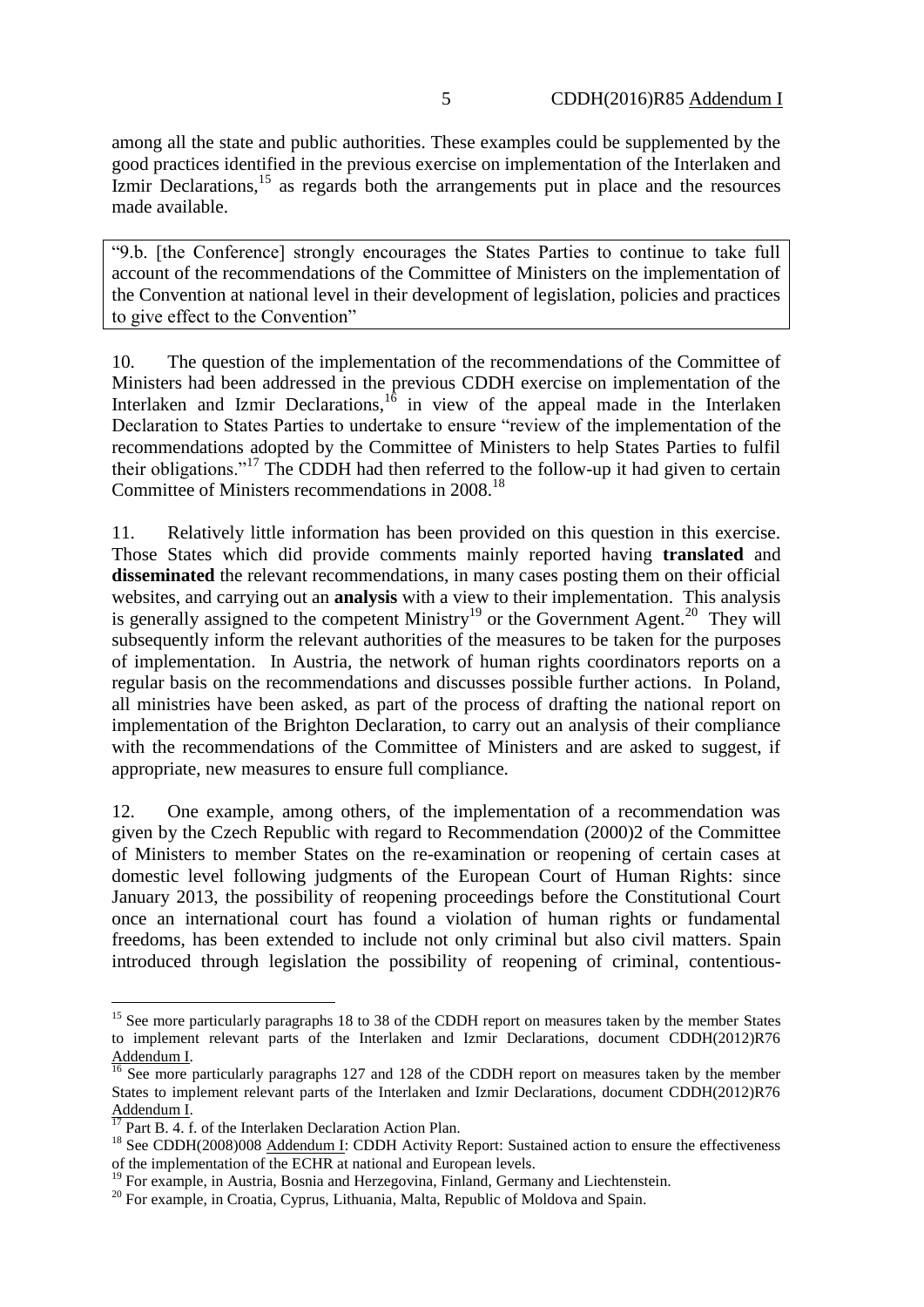administrative, labour and civil proceedings. In Belgium, the reopening of criminal proceedings following a friendly settlement or a unilateral declaration is now provided for by the law. It would be useful to also refer to the many contributions submitted by States in the exchange of information held by the DH-GDR in 2015, on the provision in the domestic legal order for the re-examination or reopening of cases following judgments of the Court.<sup>21</sup>

13. Relevant information was also provided in the responses to paragraph 9 c. ii. of the Brighton Declaration on the implementation of practical measures to ensure that policies and legislation comply fully with the Convention, including by offering national parliaments information on the compatibility with the Convention of draft primary legislation proposed by the Government. This information will be analysed in the DH-SYSC's work on the mechanisms available at national level to guarantee the compatibility of laws (whether draft legislation, existing laws or administrative practice) with the Convention, in accordance with Recommendation Rec(2004)5 of the Committee of Ministers to member States on the verification of the compatibility of draft laws, existing laws and administrative practice with the standards laid down in the Convention.

"9. c. [the Conference] expresses the determination of the States Parties to ensure effective implementation of the Convention at national level by taking the following specific measures, so far as relevant:

i. Considering the establishment, if they have not already done so, of an independent National Human Rights Institution;"

14. In the present exercise, certain States have indicated that **the question of establishing a national human rights structure was being looked at**. <sup>22</sup> For example, in Switzerland a Centre of Expertise in Human Rights (SCHR) has been set up, comprising a vast network of academics and tasked with advising and assisting the authorities at all levels, civil society and the economic sector regarding the implementation of human rights. Following the evaluation of the work of the SCHR, the Federal Council decided, in July 2015, to instruct the Federal Administration to present various solutions with a view to reaching a final solution. To ensure continuity, the Federal Council prolonged the SCHR for a maximum of five years. Other States pointed out that **there was already an independent national human rights institution prior to the Brighton Conference**. 23

15. The following are some examples from **among the States which indicated that a new structure had been set up since the Brighton Conference**. <sup>24</sup> In Finland, the Parliamentary Ombudsman Act was amended in 2012 to establish a Human Rights Centre and an associated Human Rights Delegation, both of which are attached to the Office of the Parliamentary Ombudsman. The Centre is an autonomous and independent institution, with the task of implementing human rights and strengthening cooperation

<sup>&</sup>lt;sup>21</sup> See document DH-GDR(2015)008 Rev. "Overview of the exchange of views held at the  $8<sup>th</sup>$  meeting of DH-GDR on the provision in the domestic legal order for the re-examination or reopening of cases following judgments of the Court", and the [contributions by country.](http://www.coe.int/t/dghl/standardsetting/cddh/reformechr/reopening-EN.asp?) See also the national Report submitted by the Russian Federation (doc. DH-SYSC(2016)005).

 $^{22}$  For example, Bulgaria, Liechtenstein, Malta, Sweden or Switzerland.

<sup>&</sup>lt;sup>23</sup> For example, in Armenia, Bosnia and Herzegovina, in Denmark, Germany, Greece, Luxembourg, Republic of Moldova, Poland, Portugal, Romania, Slovak Republic, Spain and Ukraine.

<sup>&</sup>lt;sup>24</sup> For example, in Croatia, Finland, Ireland, Monaco, the Netherlands, Norway, Slovak Republic, Switzerland and Turkey.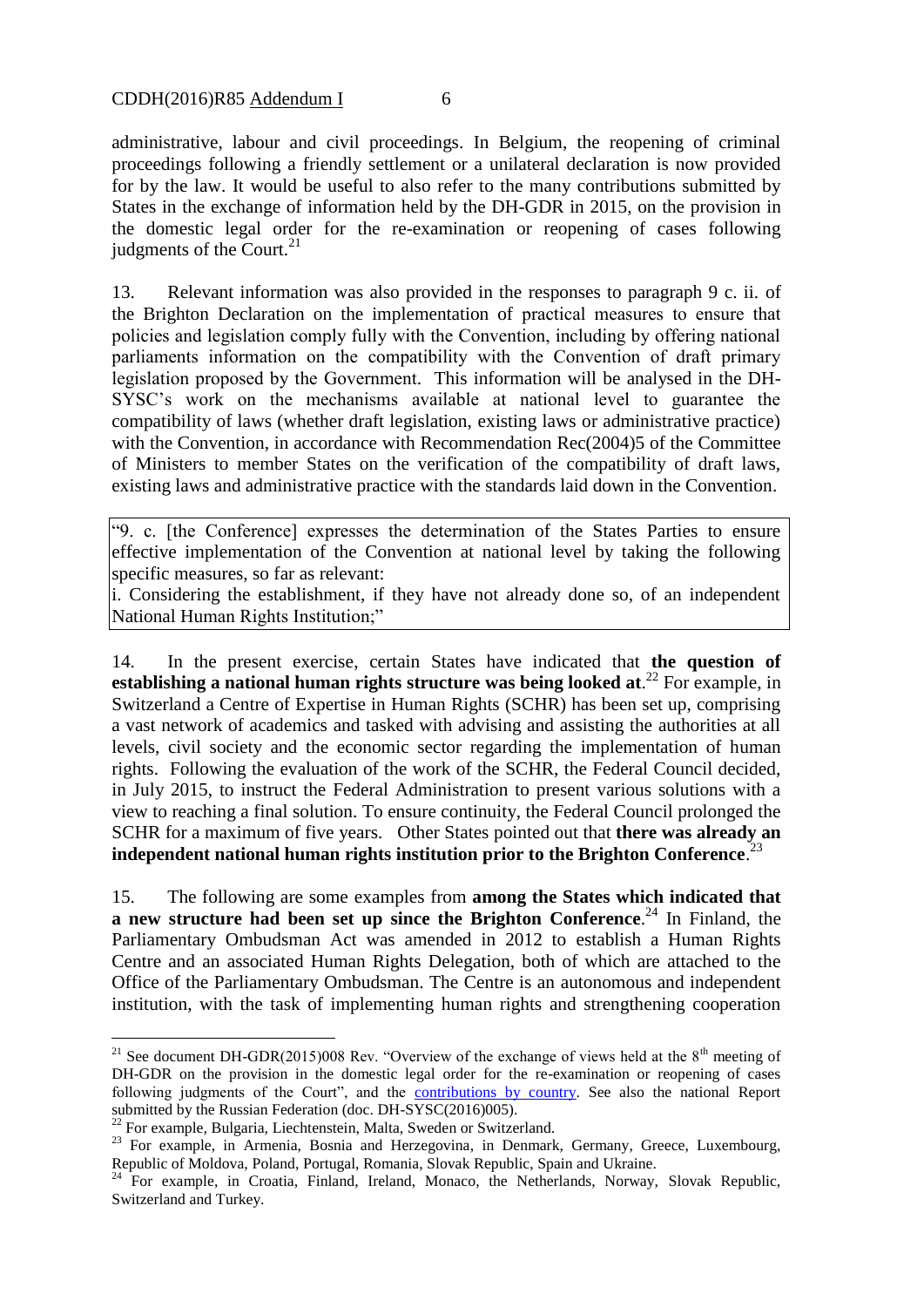and the exchange of information among the various stakeholders. The Human Rights Delegation serves as a national cooperation body for all stakeholders in the human rights sector. In Ireland, the Irish Human Rights and Equality Commission was set up merging the Irish Human Rights Commission and the Equality Authority. The Commission has a statutory remit to protect and promote human rights and equality, to promote a culture of respect for human rights, equality and intercultural understanding, to promote understanding and awareness of the importance of human rights and equality, and to work towards the elimination of human rights abuses and discrimination. Under its mandate the Commission is tasked with monitoring the adequacy and effectiveness of law and practice relating to the protection of human rights and equality, on its own initiative or on request by the Government; reviewing any legislative proposal and reporting its views on any implications for human rights or equality, on its own initiative or at the request of the Government; formulating, where appropriate, recommendations to the Government concerning the measures that should be taken to strengthen, protect and uphold human rights and equality in Ireland; and consulting, if it deems it advisable, with such national, European Union or international bodies or agencies having a knowledge or expertise in the field of human rights or equality. Also of particular note is the power of the Commission to request permission from the High Court or the Supreme Court to act as *amicus curiae* in proceedings before that Court involving the human rights or equality rights of any individual.

16. In Croatia, in addition to the Ombudsman institution as an independent National Human Rights Institution, three specific authorities have also been set up  $-$  the Gender Equality Ombudsman, the Ombudsman for Children and the Disability Ombudsman. In the Slovak Republic, in addition to the Public Defender of Rights, the Commissioner for Children and the Commissioner for Disable Persons have also been set up. In Norway, a new national human rights institution has been established, attached to Parliament and established by law, which guarantees its independence.

17. **In certain other States in which there was already a national human rights**  structure, the latter's prerogatives have been extended.<sup>25</sup> In Austria, for example, the Federal Constitution was amended by the OP-CAT Implementation Act, expressly stipulating that the competence for the investigation of cases of maladministration by the Ombudsman Board also includes the investigation of violations of human rights. Like in Austria, in Bulgaria and Lithuania, the Ombudsman's powers have also been strengthened insofar as this institution is now designated as being a National Prevention Mechanism (NPM) under the Optional Protocol to the UN Convention against Torture. In Bulgaria, the Ombudsman's powers have also been extended to include the submission of opinions to the Council of Ministers and the National Assembly on draft legislation relating to the protection of human rights. In Poland, in 2012 the Human Rights Defender became an independent mechanism promoting, protecting and monitoring the implementation of the Convention on the Rights of Persons with Disabilities (in addition to his earlier functions as NPM and independent equality body).

<sup>&</sup>lt;sup>25</sup> As. for example. Austria, Bulgaria, Croatia, Cyprus, Czech Republic, Finland, Lithuania, Republic of Moldova, Russian Federation, Slovenia.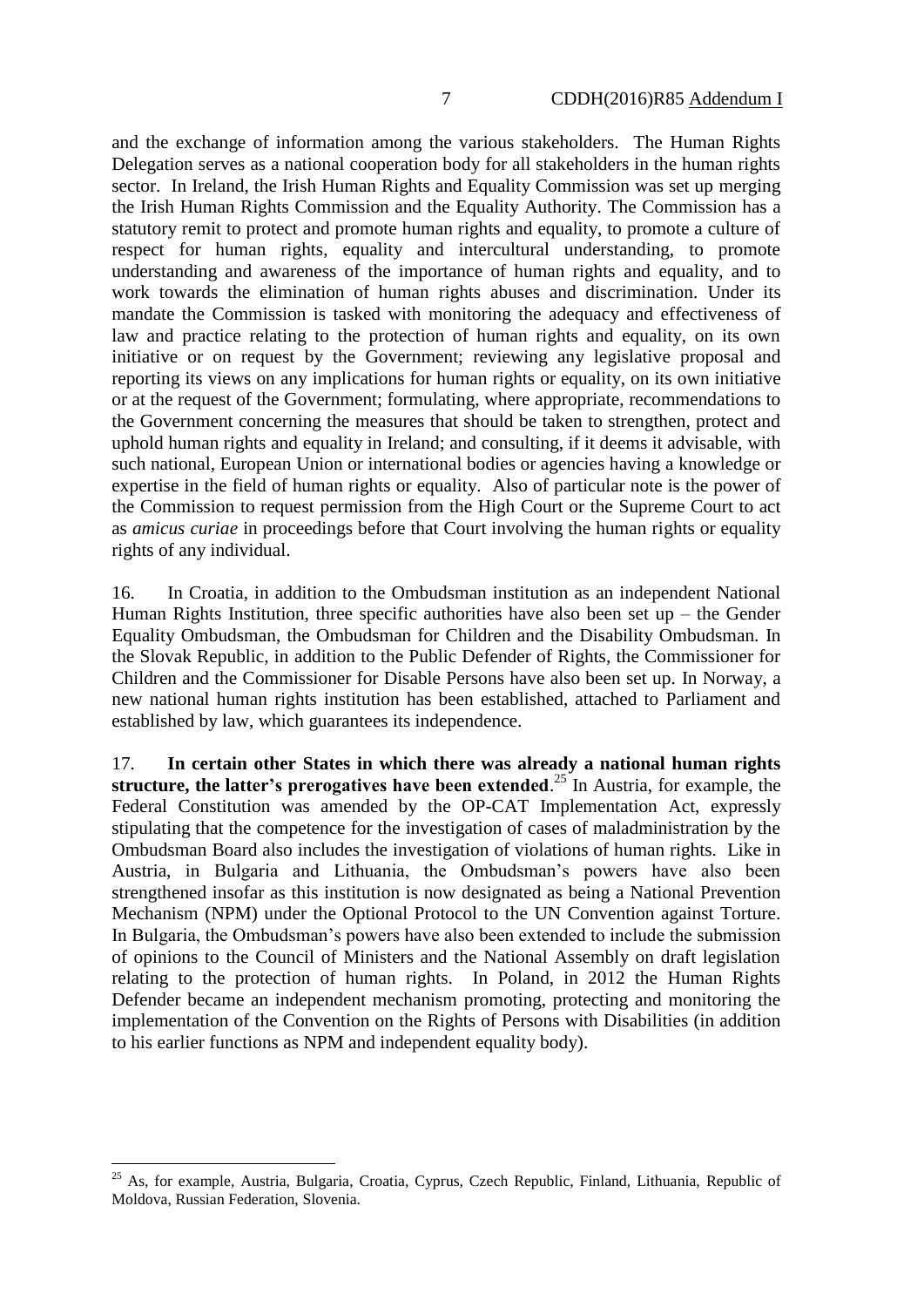"9.c. [the Conference] in particular, expresses the determination of the States Parties to ensure effective implementation of the Convention at national level by taking the following specific measures, so far as relevant:

iii. considering the introduction if necessary of new domestic legal remedies, whether of a specific or general nature, for alleged violations of the rights and freedoms under the Convention;"

18. It should first of all be noted that paragraph 9.f.ii of the Brighton Declaration also called on the Committee of Ministers "to prepare a guide to good practice in respect of domestic remedies", which was subsequently drawn up by the CDDH and adopted by the Committee of Ministers on 23 September  $2012<sup>26</sup>$  Reference should be made to this guide for a more exhaustive presentation of the question and examples of good practices, and to Recommendation (2010)3 of the Committee of Ministers to member States on effective remedies for excessive length of proceedings and its accompanying Guide to Good Practice.

19. In the national reports on the implementation of the Brighton Declaration, a number of countries indicated that **new remedies, or the codification of remedies already established by case law, were being planned**<sup>27</sup> or have been introduced. The **following examples may be noted from among the many States which indicated that they had introduced new domestic remedies since the adoption of the Brighton Declaration.** 28

- In many countries, as recently in *Bosnia and Herzegovina* and *Turkey*, it is possible to file a complaint before the Constitutional Court for an alleged violation of the Convention.
- In *Austria*, in administrative matters, a reorganisation of the public administration took place in 2014. Administrative courts were set up in all the provinces, along with a Federal Administrative Court and a Federal Financial Court to hear appeals against decisions taken by the administrative authorities.
- In *Estonia*, an Act for compensation of damage caused during offence proceedings (compensation for the damage caused by the body conducting the criminal proceedings) entered into force in May 2015. It provides for two groups of cases in which compensation for damage can be granted. The first comprises cases in which a measure constituting serious interference with an individual's fundamental rights has been applied but which, in view of the final outcome of the proceedings, was not proportionate. The second group includes cases in which the body conducting the proceedings has violated a procedural rule, thus causing damage to the individual; in such case the final outcome of the proceedings is irrelevant.
- In *France*, the law on asylum reform, which entered into force in November 2015 extends more broadly the suspensive effect of appeals before the National Asylum Court (CNDA) against decisions of the French Office for the Protection of Refugees and Stateless Persons (OFPRA) rejecting asylum applications, regardless of whether these applications had been considered in normal or

<sup>&</sup>lt;sup>26</sup> See the **online version**.

<sup>&</sup>lt;sup>27</sup> For example, Bulgaria, Poland and Sweden.

<sup>&</sup>lt;sup>28</sup> As, for example, Austria, Armenia, Bosnia and Herzegovina, Bulgaria, Cyprus, Estonia, Finland, France, Georgia, Greece, Ireland, Lithuania, the Netherlands, Poland, Romania and Turkey.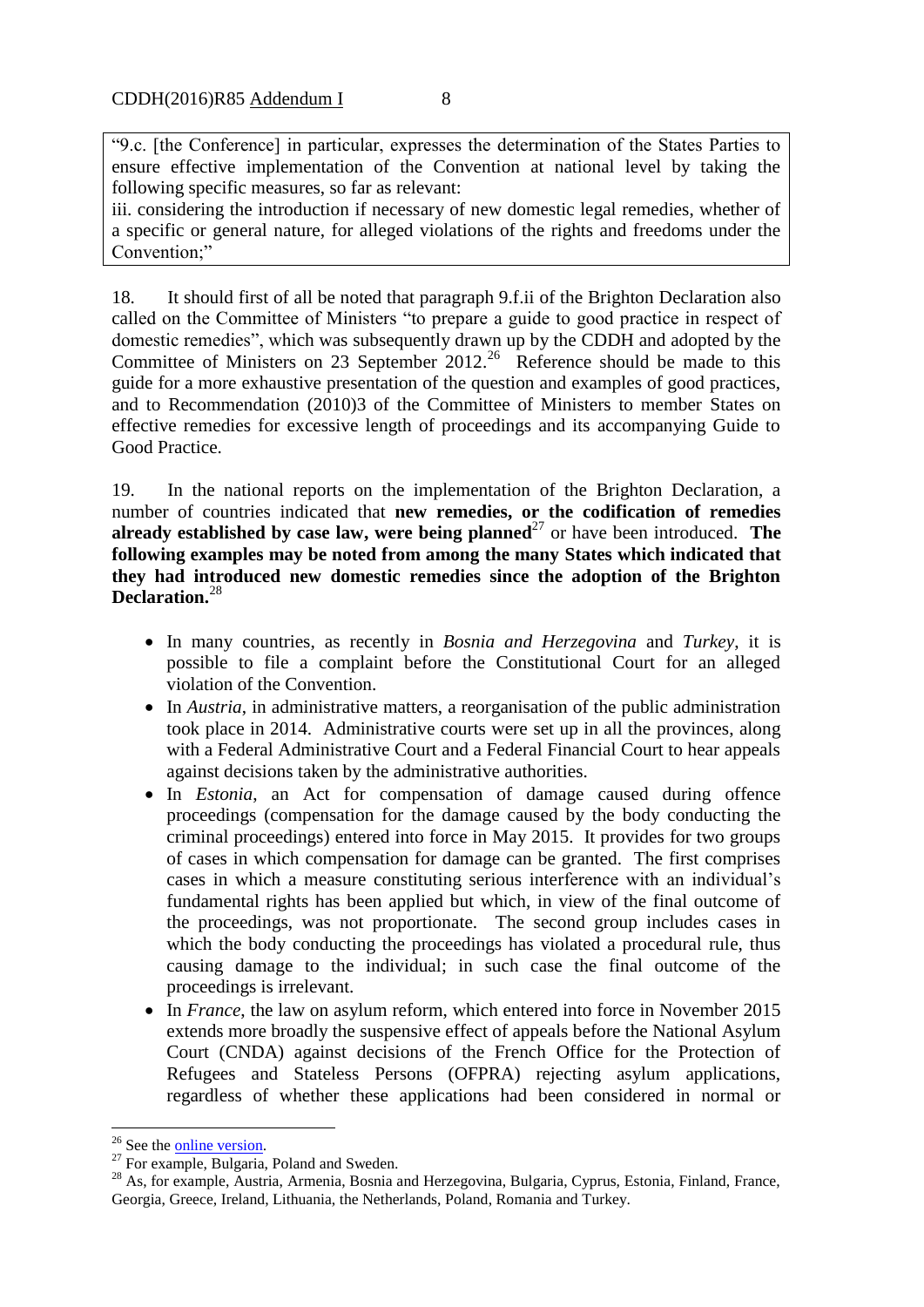accelerated procedures. It is only in exhaustively enumerated exceptional cases that an asylum application can be considered under the "priority" procedure, in which case an appeal to the CNDA has no suspensive effect. However, the application of this procedure is subject to appeal before the administrative court, which can annul the decision to deal with the case under the priority procedure; this will then result in the appeal before the CNDA having a suspensive effect.

- In *Ireland*, the 2003 ECHR Act was amended in 2014 to provide for an enforceable right to compensation for any person whose detention was found to be in breach of Article 5 of the Convention and where the detention was the result of a judicial error. The 2003 Act, as amended, also provides that where an individual has suffered damage arising from an action by the State incompatible with the Convention, reparation may be sought by the person in question before the courts if no other remedy is available.
- In *Lithuania*, with the entry into force in early 2015 of the law amending and supplementing the Code of Civil Procedure, the preconditions for the functioning of collective action have been laid down, making it possible to protect private interests where several individuals submit identical claims against the respondent.
- In *Poland*, an independent mechanism for the examination of complaints against the police and border guard authorities had been created in 2010, whereby complaints can be transferred to the Human Rights Defender, as an independent authority. This mechanism was given an additional legal basis in 2014 with the entry into force of Guidelines of the Minister of the Interior concerning the rules and procedure. In 2014, the Prosecutor General also issued Guidelines regarding the conduct of prosecutors of proceedings relating to crimes linked with deprivation of life or inhuman or degrading treatment or punishment inflicted by the police or other public officials.
- In *Romania*, a new mechanism was established to finalise the process of the restitution of nationalised property which was considered by the European Court as effective.<sup>29</sup>

20. Some States have indicated that they have introduced new domestic remedies regarding excessive length of proceedings. The following examples may be noted:

- *Bulgaria* has introduced an enforceable right to compensation in case of violation of the rights under Article 6 of the Convention; the judicial remedy has been combined with an administrative remedy for cases of excessive length of proceedings. This mechanism has been considered effective by the European Court of Human Rights.<sup>30</sup>
- In *Finland*, by virtue of the Act amending the Act on compensation for excessive length of judicial proceedings, which entered into force in June 2013, the remedy providing for adequate redress for excessive length of proceedings in civil and criminal cases was extended to cover also administrative proceedings. The Code of Judicial Procedure has been supplemented with new provisions on urgent consideration of cases covered by the Act on compensation for excessive length of judicial proceedings. To accelerate the proceedings, a party may request the

<sup>29</sup> See the *Preda and others v. Romania* case, Application No. 9584/02, judgment of 29 April 2014, paragraph 133.

<sup>30</sup> See the *Valcheva and Abrashev v. Bulgaria* case*,* Application No. 6134/11 and the *Balakchiev and others v. Bulgaria* case, Application No. 65187/10, decisions of 18 June 2013.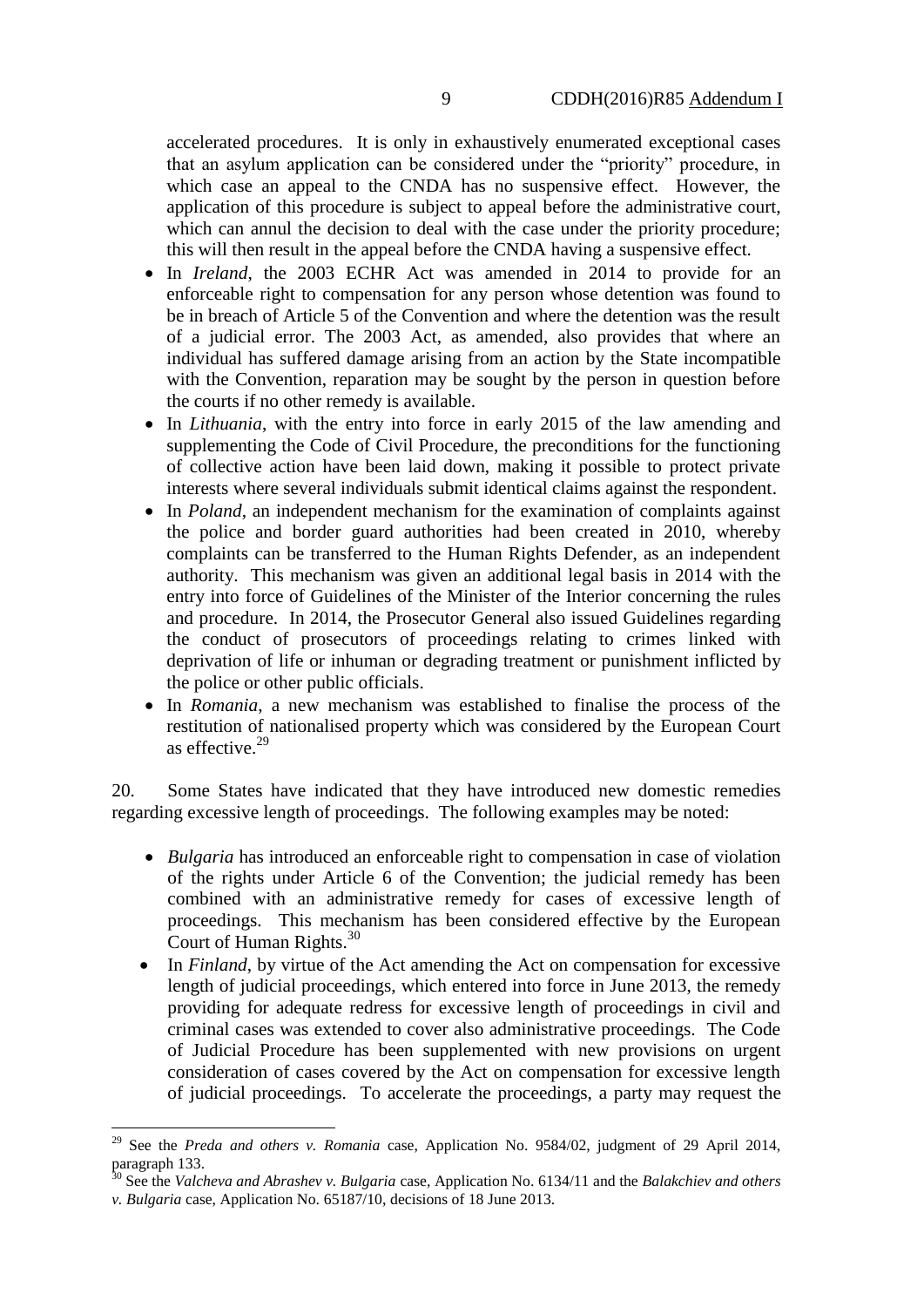district court to order urgent consideration of the matter. The Supreme Court extended the Compensation Act to cover also pre-trial investigation. Both this extension and the prior practice whereby individuals could request compensation directly from the authorities responsible for the harm caused, have also been found by the Court to constitute an effective remedy.<sup>31</sup>

- In *Greece*, remedies are provided for where the reasonable length of proceedings has been exceeded in civil, criminal and administrative cases, and before the Court of Auditors, considered by the European Court as effective remedies.<sup>32</sup>
- In *the Netherlands*, remedies in respect of the excessive length of proceedings have been developed by case-law. The Supreme Court had already delivered two judgments providing guidelines for time limits in criminal proceedings and for the consequences of breaching the reasonable time requirement. The criteria developed by the Supreme Court are based on those of the Court. Detailed caselaw on time limits has also been developed in administrative proceedings, including on financial compensation in cases of excessive length of proceedings, also based on the case-law of the European Court. In civil proceedings, the Supreme Court delivered a judgment on 28 March 2014 widening the possibilities of awarding financial compensation for breaches of the reasonable time requirement.
- In *Poland*, on 28 March 2013 the Supreme Court adopted a resolution stating that the court examining complaints introduced under the 2004 Act alleging a violation of a party's right to have his or her case examined without undue delay, should take into account the whole length of the proceedings. As regards administrative proceedings, an amendment to the Law on Proceedings before Administrative Courts entered into force on 15 August 2015. Under this amendment, an administrative court may award the applicant a sum of money from an administrative authority if it allows a complaint (or a renewed complaint) about inactivity or excessive length of proceedings conducted by that authority. The administrative courts have also been authorised to rule on the existence or non-existence of a right or obligation in such situations, if the nature of the case so permits and its circumstances do not raise justified doubts as to the factual or legal situation.
- In *Romania*, the Act implementing the new Code of Criminal Procedure now makes it possible to challenge the length of criminal proceedings.
- $\bullet$  In the *Russian Federation*, in the framework of execution of a pilot judgment<sup>33</sup>, a new domestic remedy was established for violations connected with excessive length of proceedings (including the pre-trial stage) and non enforcement of decisions of domestic courts, recognised as effective by the Court<sup>34</sup>. In addition, on 8 March 2015 Federal Law no. 21-FZ Code of Administrative Procedure was adopted together with number of laws on introduction of amendments into certain legal acts in connection with its adoption. These laws envisage creation of an improved preventive domestic remedy allowing to appeal against the actions (omission) of state authorities, other state bodies, as well as of their officials.

<sup>31</sup> See the *Nikkinen v. Finland* case, Application No. 33290/11, decision of 28 January 2014, paragraph 24. <sup>32</sup> See the *Xynos v. Greece* case, Application No. 30226/09, judgment of 9 October 2014, and the *Techniki* 

*Olympiaki A.E. v. Greece* case, Application No. 40547/10, decision of 1 October 2013.

<sup>&</sup>lt;sup>33</sup> See the *Burdov v. Russian Federation (no.2)*, Application No. 33509/04, pilot judgment of 15 January 2009.

<sup>34</sup> See the *Nagovitsyn and Nalgiyev v. Russian Federation* cases; Applications Nos.27451/09 and 60650/09, decision of 23 September 2010.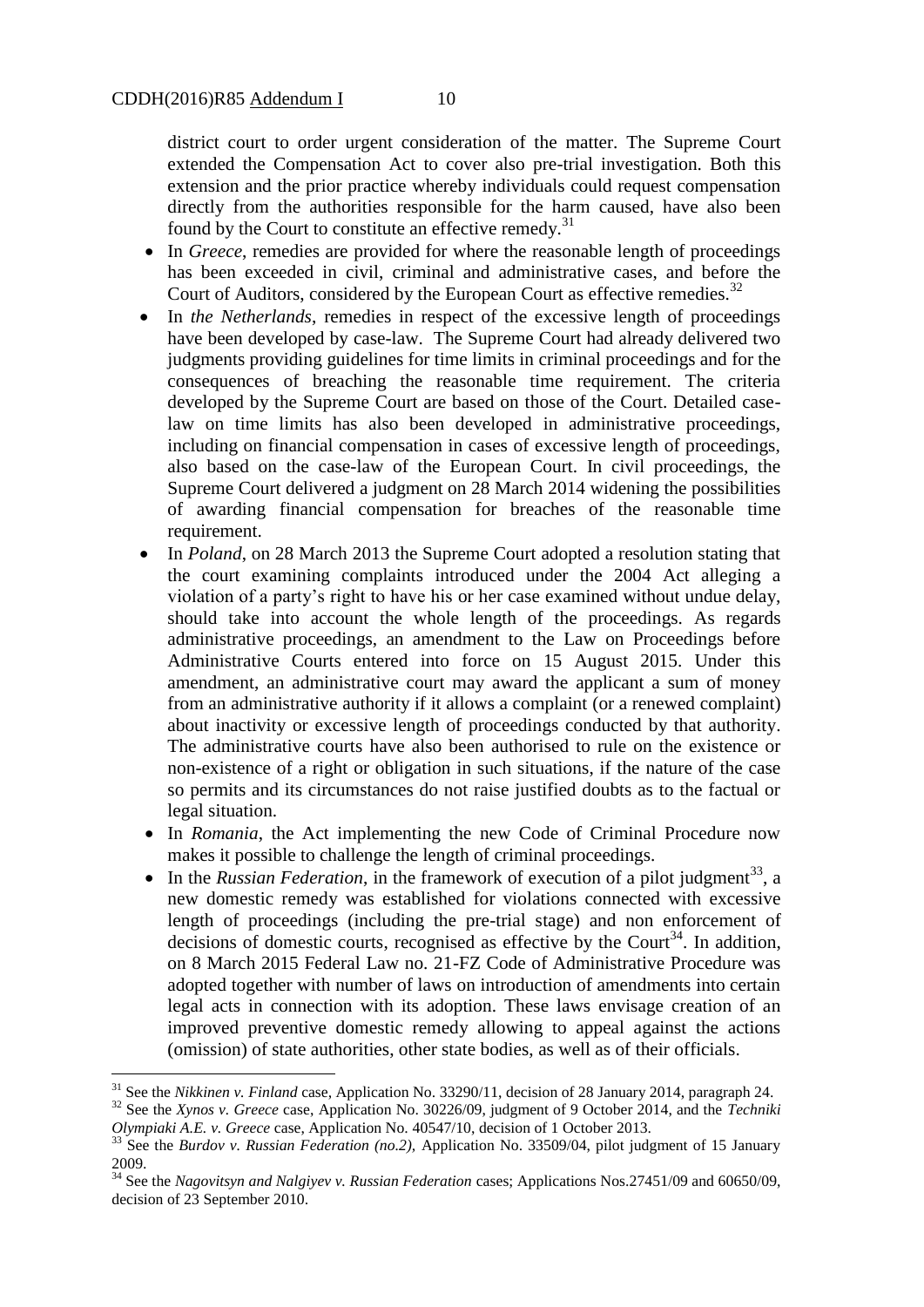• In *Turkey*, a domestic remedy for cases pending before the European Court of Human Rights relating to excessive length of proceedings was introduced following a pilot judgment of the Court on this matter.<sup>35</sup> Claims under this new mechanism began to be dealt with in January 2013.

"9.c. [the Conference] in particular, expresses the determination of the States Parties to ensure effective implementation of the Convention at national level by taking the following specific measures, so far as relevant:

iv. enabling and encouraging national courts and tribunals to take into account the relevant principles of the Convention, having regard to the case law of the Court, in conducting proceedings and formulating judgments; and in particular enabling litigants, within the appropriate parameters of national judicial procedure but without unnecessary impediments, to draw to the attention of national courts and tribunals any relevant provisions of the Convention and jurisprudence of the Court;"

21. The question of the courts' taking into account the case-law of the Court had been addressed in the previous CDDH exercise on implementation of the Interlaken and Izmir Declarations,<sup>36</sup> in the light of the Interlaken Conference's appeal to member States to "commit themselves to taking into account the Court's developing case-law, also with a view to considering the conclusions to be drawn from a judgment finding a violation of the Convention by another State Party, where the same problem of principle exists within their own legal system". A chapter in the Guide to good practice in respect of domestic remedies is devoted to consideration of the Convention by national courts and tribunals, and to developments regarding the direct invocation of the provisions of the Convention in the course of ordinary remedy proceedings.<sup>37</sup>

22. Before presenting the analysis of the measures taken in response to paragraph 9 c. iv. of the Brighton Declaration, reference should be made to the measures reported enabling the Convention to be directly invoked before the domestic courts and its applicability by the highest courts. As mentioned in paragraph 7 of this report, several States pointed out that the **Convention** had been **incorporated into its domestic law** and consequently could be **directly relied on by the litigants and applied by the courts**. 38 The Czech Republic stated that the Convention was part of the Czech constitutional order and that under the Constitution, the courts were obliged, if they considered the applicable legislation to be incompatible with the constitutional order, to refer the matter to the Constitutional Court, which pursuant to the Constitution, had the power to abrogate the legislation in question. Individuals can also directly invoke the Convention in their constitutional appeal after exhaustion of other remedies and ask for review, in light of the Convention, of the decisions previously taken and of the legal provisions applied. In Austria, the legal situation is similar. In January 2015, the right of individual application has even been extended. Since then individuals may turn directly to the Constitutional

<sup>35</sup> See the *Ummühan Kaplan v. Turkey* case*,* Application No. 24240/07, pilot judgment of 20 March 2012.

<sup>&</sup>lt;sup>36</sup> See more particularly paragraph 72 of the CDDH report on measures taken by the member States to implement relevant parts of the Interlaken and Izmir Declarations, document CDDH(2012)R76 Addendum I.

 $37$  See, respectively, Chapter V and Part B of Chapter IV of the Guide to good practice in respect of domestic remedies.

<sup>38</sup> For example, in Austria, Azerbaijan, Bulgaria, Croatia, Czech Republic, Denmark, Estonia, Finland, Greece, Ireland, Liechtenstein, Lithuania, Malta, Republic of Moldova, the Netherlands, Norway, Poland, Portugal, Romania, Russian Federation, Slovak Republic, Spain, Sweden and Switzerland.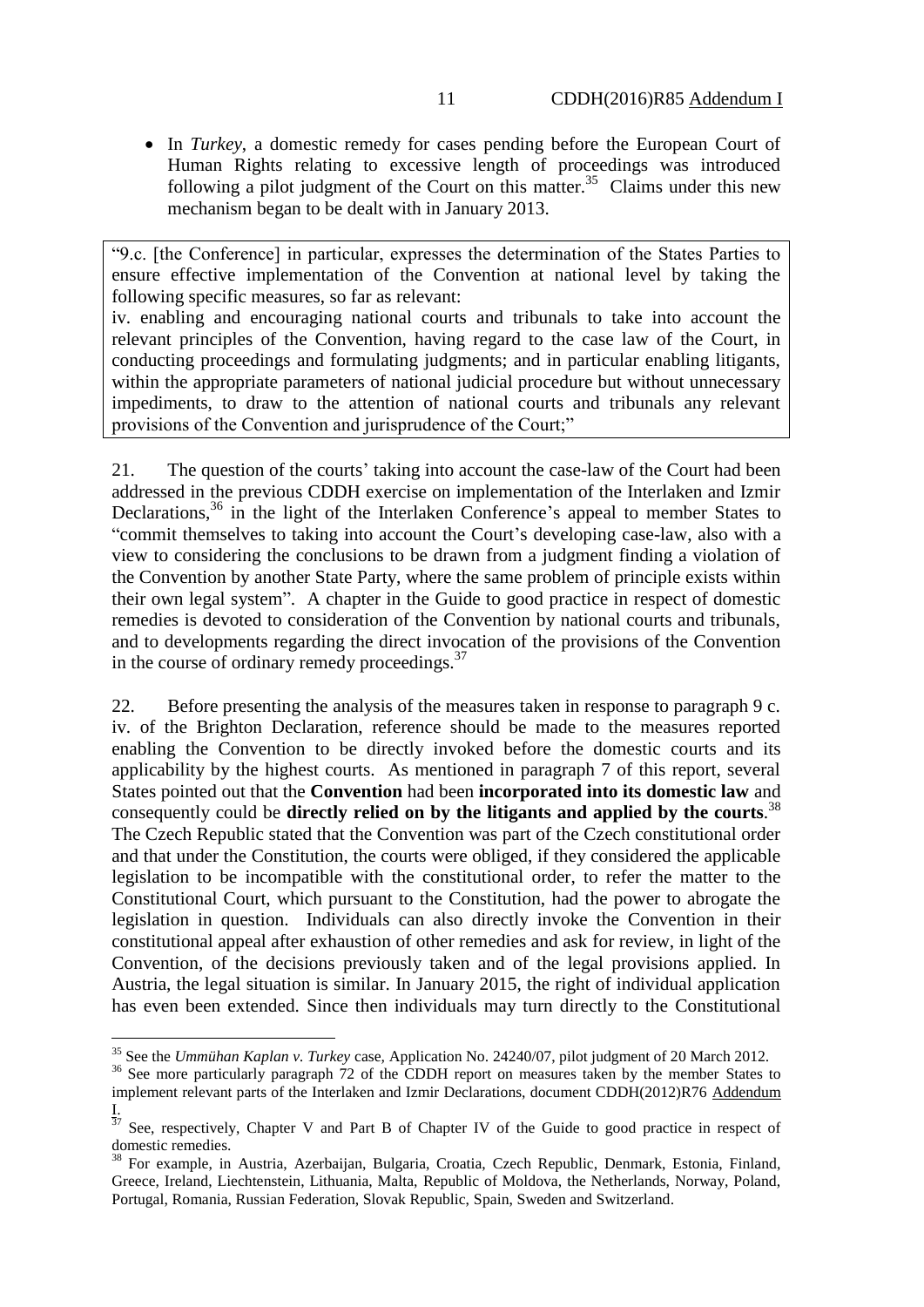Court if they have any doubt about the constitutionality of a legal provision to be applied in criminal or civil proceedings pending at a court of appeal. In the Netherlands the "incorporation doctrine" is applied whereby the norm, i.e. a provision of the Convention, is interpreted as it has been by the Court in Strasbourg, regardless of whether the Court's decision was delivered in respect of the Netherlands or another State. In the Russian Federation, on 27 June 2013, the Plenum of the Supreme Court adopted Resolution no. 21 on the application by the courts of general jurisdiction of the Convention and its protocols. The said Resolution contains important clarifications aimed at ensuring their uniform application by domestic courts. It is noted therein that the legal positions expressed in the final judgments of the European Court delivered with respect to Russia are binding for the Russian courts, and that the courts must take into consideration the judgments in respect of other States Parties to the Convention. Many examples of decisions by the highest courts making explicit reference to the European Convention on Human Rights and the case-law of the Court were also quoted.<sup>39</sup> Against this background, it has been noted with respect to the constitutional adjudication, that amendments were introduced in December 2015 to the Federal Constitutional Law no. 1-FKZ of 21 July 1994 on the Constitutional Court of the Russian Federation. The new provisions stipulate that following a decision by the Constitutional Court that a judgment of the Court is non-executable, no measure to implement that judgment may be taken in the Russian Federation. These provisions have been commented upon by the Venice Commission.<sup>40</sup>

23. **The measures taken to encourage national courts and tribunals to take account of the principles of the Convention and the case-law of the Court**, very often implemented at the initiative of the Government Agent, include the following:

- The translation and dissemination to all relevant bodies and authorities,  $41$  the civil, administrative and highest courts,<sup>42</sup> of the relevant judgments of the Court, the Court's press releases,  $43$  circulars or journals on the Court's recent case-law;  $44$ or publications (analyses, commentaries, manuals)<sup>45</sup>. In Poland also the Court's decisions concerning friendly settlements or unilateral declarations are disseminated to the relevant bodies with information on the shortcomings found and the relevant Convention standards.
- Publication of the annual reports on the case-law of the Court and/or the execution of the judgments against the State in question, and/or annual reports on Court judgments against other States; and their wide distribution, including electronically, among all the relevant authorities and higher courts, universities, Bar associations, human rights institutions and non-governmental organisations;<sup>46</sup>

<sup>&</sup>lt;sup>39</sup> For example, in Estonia, France, Liechtenstein, Lithuania, Poland and Spain.

<sup>&</sup>lt;sup>40</sup> See [Opinion no. 832/2015,](http://www.venice.coe.int/webforms/documents/?pdf=CDL-AD(2016)016-e) Final opinion on the Amendments to the Federal Constitutional Law on the Constitutional Court, adopted by the Venice Commission at its 107<sup>th</sup> Plenary Session (Venice, 10-11 June 2016), doc. CDL-AD(2016)016.

<sup>&</sup>lt;sup>41</sup> For example, in Bulgaria, Croatia, Estonia, Germany, Republic of Moldova, Poland, Portugal, Romania, Russian Federation, Slovak Republic, Spain, Sweden, Turkey and Ukraine.

<sup>&</sup>lt;sup>42</sup> For example, in Austria, Estonia, Germany, Greece, Republic of Moldova, Poland, Russian Federation, Slovak Republic, Spain, Sweden, Turkey and Ukraine.

<sup>&</sup>lt;sup>43</sup> For example, in Cyprus and Republic of Moldova.

<sup>44</sup> For example, Armenia, Austria, Croatia, Czech Republic, Denmark, Poland, Romania, Russian Federation, Slovak Republic, Switzerland and Ukraine.

<sup>&</sup>lt;sup>45</sup> For example, Poland.

<sup>&</sup>lt;sup>46</sup> In Germany, Poland.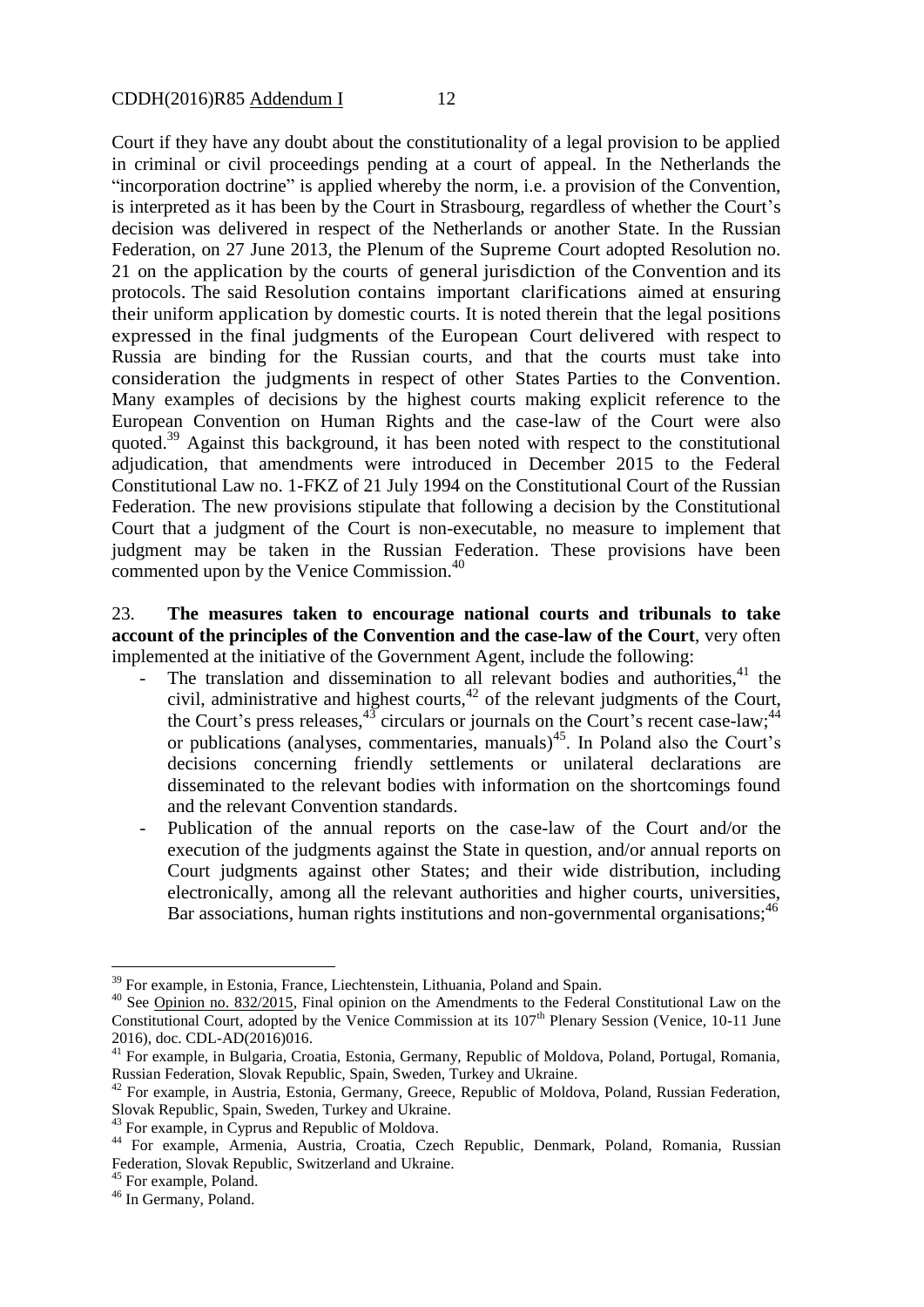- In addition to the official websites of the authorities relating to the Convention system and which are available to all, the availability of databases accessible to judges, which contain the case-law of the Court translated, where applicable, into the national language, $47$  occasionally with a search facility making it possible to select the case-law of the national courts referring to the Convention, providing specific examples of the direct application of the Convention;  $48$
- Publication and dissemination of the Court's case-law, in particular by civil society<sup>49</sup> in certain specialist journals or reviews, sometimes with the financial assistance of the authorities; $50$
- An annual award for a judge whose drafting of the reasons for a decision refer to the fullest extent possible to the provisions of the Convention and the case-law of the Court.<sup>51</sup> Each year, the competition is devoted to a different Convention right and the winner is awarded with a study visit to Strasbourg, at the cost of the Ministry of Foreign Affairs, including the possibility to participate as an observer in a hearing before the Court.

24. With regard to the measures to enable litigants to draw to the attention of national courts and tribunals the relevant provisions of the Convention and the case-law of the Court, reference was made primarily to the importance of lawyer training.<sup>52</sup> In Greece the Criminal Procedure Code explicitly stipulates that a violation, at any stage of the criminal procedure, of the rights of the accused as guaranteed by the European Convention on Human Rights and the International Covenant on Civil and Political Rights automatically invalidates the proceedings; and the court responsible for the case will take the decision on this issue.

25. With regard more particularly to the training of both judges and legal practitioners, a considerable amount of information was provided in the responses to paragraph 9c. vi. of the Brighton Declaration, expressing the determination of the States Parties to provide "appropriate information and training about the Convention in the study, training and professional development of judges, lawyers and prosecutors". This information will be analysed in the work of the DH-SYSC on Recommendation Rec(2004)4 of the Committee of Ministers to member States on the European Convention on Human Rights in university education and professional training.

" 9.c. [The Conference] in particular, expresses the determination of the States Parties to ensure effective implementation of the Convention at national level by taking the following specific measures, so far as relevant:

v. Providing information on the Convention to potential applicants, particularly about the scope and limits of its protection, the jurisdiction of the Court and the admissibility criteria: "

26. The question of providing potential applicants with information on the Convention had been addressed in the previous CDDH exercise on the implementation of

<sup>&</sup>lt;sup>47</sup> For example, in Bosnia and Herzegovina, Bulgaria, Czech Republic, Germany, Monaco, Poland, Slovak Republic and Spain.

<sup>&</sup>lt;sup>48</sup> For example, in Bulgaria, France, Poland.

<sup>49</sup> For example, in Armenia, Austria, France and Poland.

<sup>50</sup> For example, in Germany and Portugal.

<sup>51</sup> In Poland.

<sup>&</sup>lt;sup>52</sup> For example, in the Slovak Republic, Slovenia and Sweden.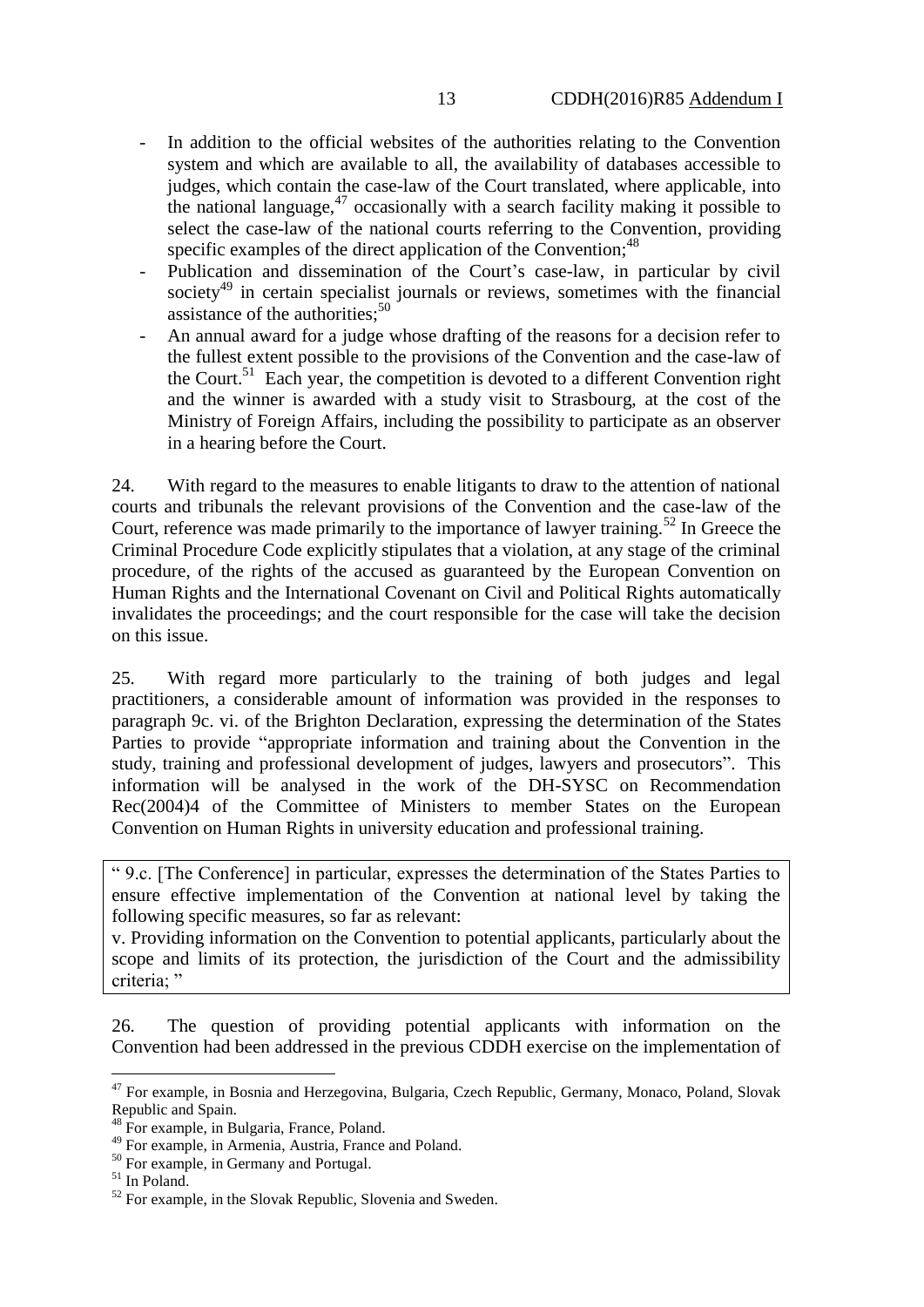the Interlaken and Izmir Declarations,  $53$  in the light of the Interlaken Conference appeal to the States Parties to "ensure that comprehensive and objective information is provided to potential applicants on the Convention and the Court's case-law, in particular on the application procedures and admissibility criteria." Reference had been made to the Secretary General's "Post-Interlaken" report on providing objective and comprehensive information to applicants to the European Court of Human Rights, $54$  which stated that the impact of any measure would ultimately depend on the identification and/or setting up of effective means and channels for the dissemination of information and emphasised the key importance of national human rights structures and the use of information technologies.

27. While the importance of training lawyers and of the translation and broad dissemination of the Court's judgments was reiterated in this exercise, the emphasis was mainly placed on the use of information technologies. Most member States referred to the setting up and development of websites. These may be the official websites of the relevant ministries,<sup>55</sup> the Government Agent,<sup>56</sup> the courts<sup>57</sup>, national human rights structures,<sup>58</sup> or Bar associations.<sup>59</sup> The online content included the text of the Convention and its Protocols, links to the Court website, the HUDOC database, the Practical Guide on Admissibility Criteria  $(3<sup>rd</sup>$  edition), the application form, information on Rule 47 of the revised Rules of the Court on the lodging of new applications, the video on the admissibility conditions and the video on lodging an application, and, more generally, the Council of Europe website. In Poland, not only are the Court's judgments published regularly, but also information on decisions of inadmissibility delivered by the Court in respect of Poland, which contributes to raising the potential applicants' awareness of the admissibility criteria as interpreted by the Court.

28. Several member States referred to the introduction of legal advice given free of charge by Bar associations,<sup>60</sup> specific departments within the courts,<sup>61</sup> or ministries,<sup>62</sup> and especially by the office of the Government Agent.<sup>63</sup> With regard to the information provided, reference was mainly made to the various resources mentioned in the previous paragraph. The Government Agent also at times makes available specific material for potential applicants,<sup>64</sup> such as a booklet on European legal remedies.

<sup>&</sup>lt;sup>53</sup> See, more particularly, paragraphs 129-136 of the CDDH report on measures taken by the member States to implement relevant parts of the Interlaken and Izmir Declarations, document CDDH(2012)R76 Addendum I.

 $^{54}$  Document  $SG/Inf(2010)23final$  of 9 January 2012.

<sup>&</sup>lt;sup>55</sup> For example in Austria, Armenia, Bosnia and Herzegovina, Bulgaria, Czech Republic, Denmark, Estonia, Germany, Greece, Luxembourg, Republic of Moldova, Poland, Romania, Serbia, Slovak Republic, Slovenia, Spain, Sweden, Switzerland, Turkey and Ukraine.

<sup>56</sup> For example, in Bosnia and Herzegovina, Croatia, Czech Republic, Greece, Lithuania and Republic of Moldova.

<sup>57</sup> For example, in Poland and Spain.

<sup>&</sup>lt;sup>58</sup> For example, in Greece and Norway.

<sup>&</sup>lt;sup>59</sup> For example, in the Czech Republic.

<sup>60</sup> For example, in Austria, Portugal and Spain.

<sup>&</sup>lt;sup>61</sup> For example, in Luxembourg.

<sup>62</sup> For example, in Austria and Armenia.

<sup>63</sup> For example, in Austria, Finland and Ukraine.

<sup>&</sup>lt;sup>64</sup> For example, in Finland, Slovak Republic and Spain.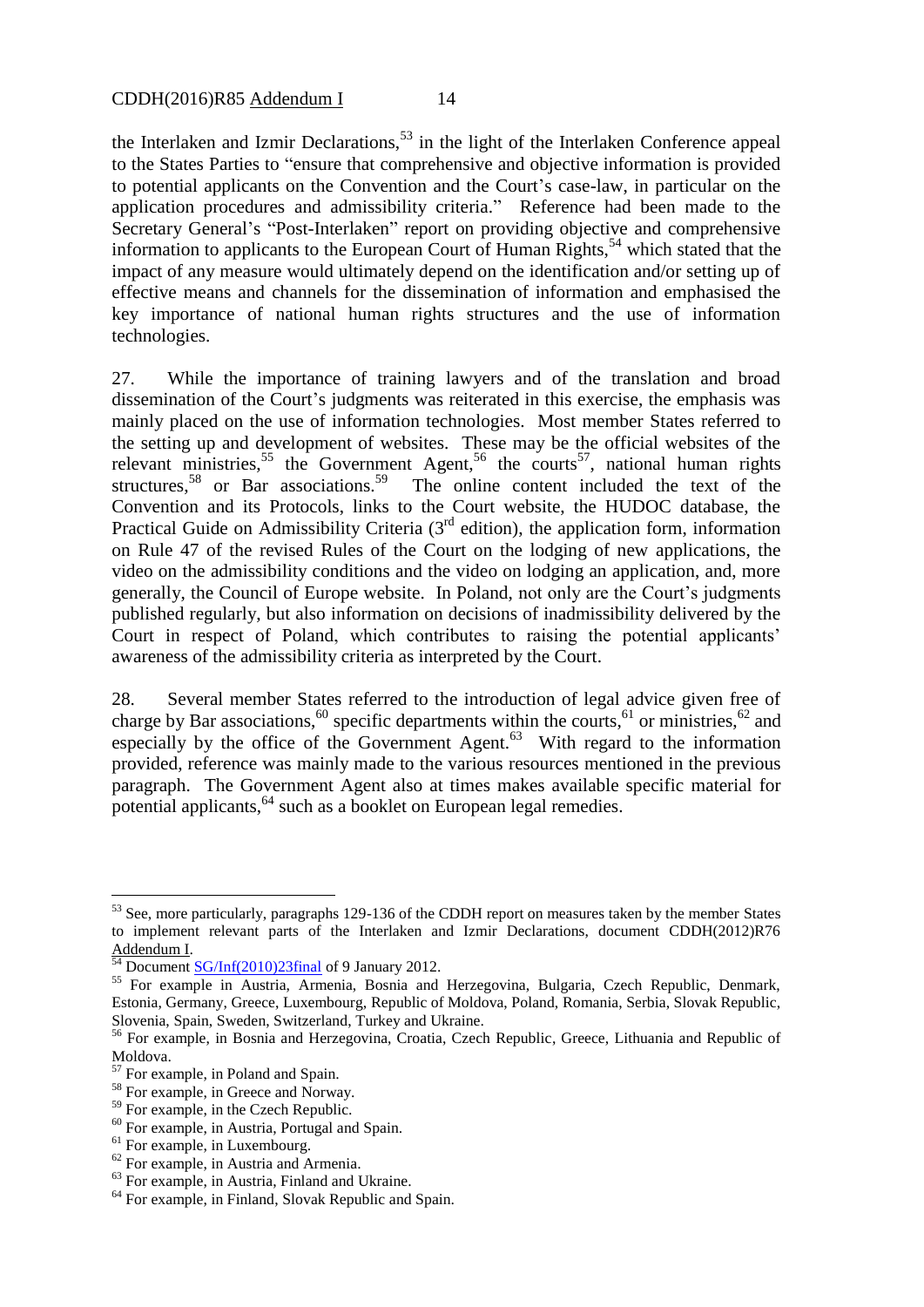29. The role which national human rights structures,<sup>65</sup> and civil society<sup>66</sup> can play in this area was also highlighted, as it had been in the previous exercise. In this connection, reference may be made to the Round Table organised by the Council of Europe and the Spanish Ombudsman in Madrid on 21 and 22 September 2011, with the national human rights structures to discuss the active role that the latter can play in providing information to potential applicants to the Court. $67$ 

"9.d. [The Conference] encourages the States Parties, if they have not already done so, to: i. ensure that significant judgments of the Court are translated or summarized into national languages where this is necessary for them to be properly taken into account;"

30. All member States which commented on this paragraph, and whose official languages are neither English nor French, indicated that they had arranged for the translation of the judgments delivered against them or summaries of those judgments. These translations are then frequently forwarded to the Court to be included in the HUDOC database.<sup>68</sup> Most States also indicated that they had arranged for judgments delivered against other States to be translated and/or summarised. In selecting the judgments to be translated, some States specified that they relied on information provided by the Court,<sup>69</sup> in particular in its annual report or its information notes. In Norway, all Category I judgments are translated.<sup>70</sup> Some States mentioned that they had translated (or intended to translate) the HUDOC portal.<sup>71</sup> The Turkish version of the HUDOC portal was produced as a result of co-operation between the Ministry of Justice and the Court Registry.

31. The role of the Office of the Government Agent was given particular emphasis.<sup>72</sup> In the Czech Republic, for example, an online database has been developed by the Government Agent together with the registries of the Constitutional Court, Supreme and Supreme Administrative Courts and the Office of the Public Defender of Rights, containing judgments, summaries and relevant information in the national language, and cooperation of the registries and the other actors has been ensured to that end. In Estonia and Finland, a database containing similar information is maintained and updated by the

 $65$  For example, in Bulgaria (where this role is played by the Ombudsman), Luxembourg, Norway and Poland.

<sup>&</sup>lt;sup>66</sup> For example, in Bulgaria and Poland. The Helsinki Foundation for Human Rights in Poland has been implementing "The Strategic Litigation Programme" since 2004. It involves preparing *amicus curiae* briefs and lodging them with civil courts, the Constitutional Court and the European Court of Human Rights in order to raise standards of human rights protection.

<sup>&</sup>lt;sup>67</sup> http://www<u>.coe.int/t/dghl/cooperation/capacitybuilding/Source/nhrs/RT\_mad\_DebriefingPaper\_en.doc;</u> see, in particular, the summary note on the prospects for national human rights institutions to play an active role in passing on information to potential applicants to the Court:

[http://www.coe.int/t/dghl/cooperation/capacitybuilding/Source/nhrs/RT\\_mad\\_Outline\\_Provision\\_informati](http://www.coe.int/t/dghl/cooperation/capacitybuilding/Source/nhrs/RT_mad_Outline_Provision_information_applicants_en.doc) [on\\_applicants\\_en.doc](http://www.coe.int/t/dghl/cooperation/capacitybuilding/Source/nhrs/RT_mad_Outline_Provision_information_applicants_en.doc)

<sup>&</sup>lt;sup>68</sup> For example, in Bulgaria, Croatia, Germany, Greece, Iceland, Italy, Republic of Moldova, Poland, Portugal, Spain, Sweden and Turkey.

<sup>69</sup> For example, Georgia, Poland, Serbia and Spain.

<sup>&</sup>lt;sup>70</sup> According to the Court's priority policy, cases of category I consists of urgent applications (in particular risk to life or health of the applicant, other circumstances linked to the personal or family situation of the applicant, particularly where the well-being of a child is at issue, application of Rule 39 of the Rules of Court).

 $71$  For example, Spain and Turkey.

<sup>&</sup>lt;sup>72</sup> For example, in Bosnia and Herzegovina, Croatia, Cyprus, the Czech Republic, Greece, Lithuania and the Slovak Republic.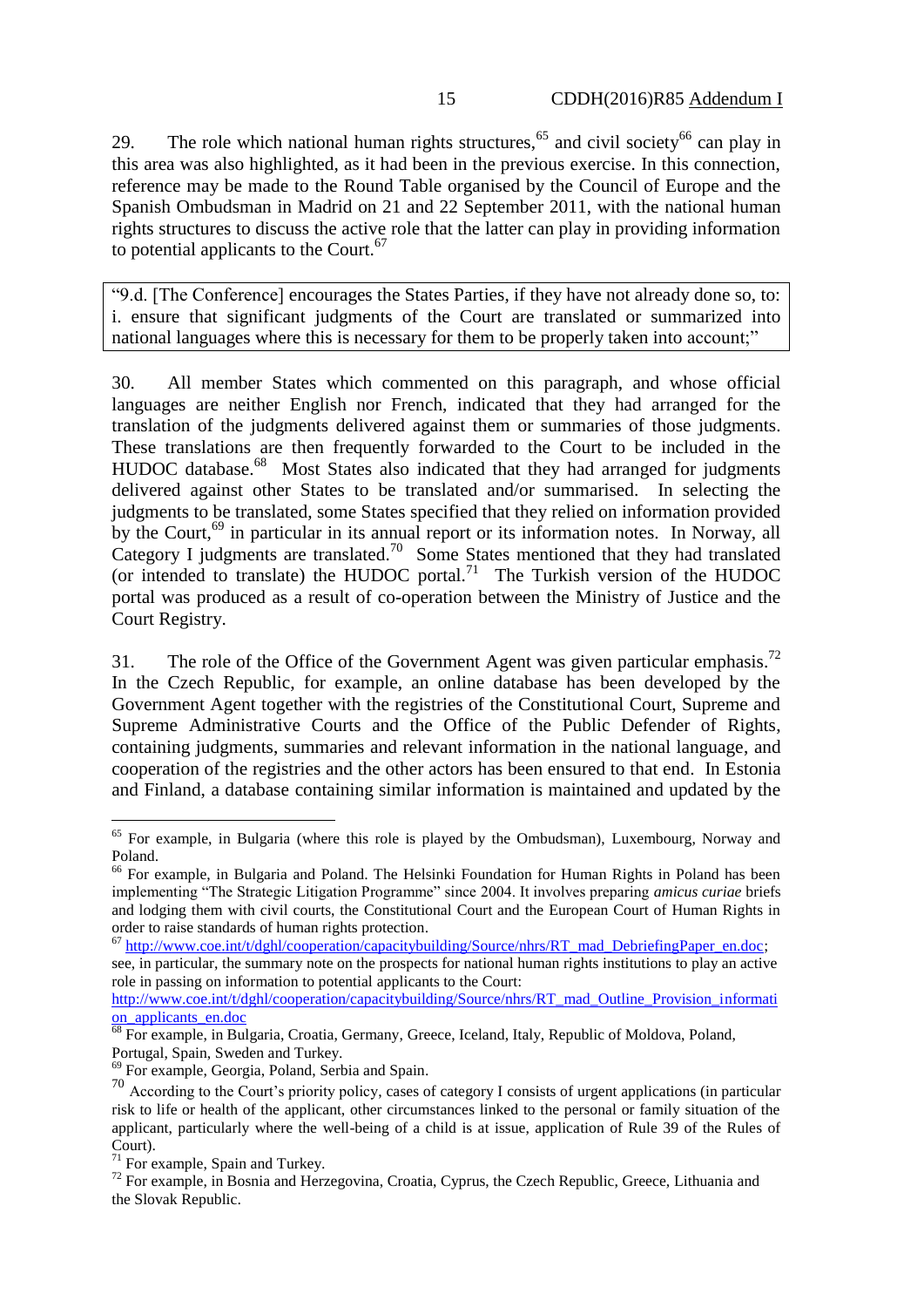Ministry of Justice. In Poland, in 2015 an obligation (with a time-limit) was imposed on all competent ministers to translate and disseminate Court judgments finding a violation in respect of Poland. In addition, an agreement on the translation and dissemination of the Court's judgments was concluded in 2014 between the Ministry of Justice, the Ministry of Foreign Affairs and the Constitutional Court and the Supreme Administrative Court, joined by the National Prosecution (in 2015), providing in particular for a co-operation mechanism between these five authorities. Under the co-ordination of the Ministry of Foreign Affairs, the five institutions together analyse the Court's case-law and select the most important judgments or decisions concerning other States Parties to be translated and published. To this end, the Government Agent provides them with a comprehensive overview of judgments against other States. The Ministry of Justice runs an on-line database of all translated judgments and decisions with some search facilities. Some States also mentioned partnerships with other member States for the purposes of translating judgments.<sup>73</sup> In Spain the Agent's webpage has recently developed an automatic online news subscription which allows all interested actors to have immediate access to new information concerning the conventional legal texts and the latest case-law of the Court, together with short summaries of their content.

"9.d. [The Conference] encourages the States Parties, if they have not already done so, to: ii. translate the Court's Practical Guide on Admissibility Criteria into national languages;"

32. With the exception of States for which translations are unnecessary, either because English or French is one of the national languages or because there is widespread proficiency in one or the other, all the States which provided comments on this paragraph indicated that they had arranged for the translation of the Court's Practical Guide on Admissibility.

"9.d. [The Conference] encourages the States Parties, if they have not already done so, to: iii. consider making additional voluntary contributions to the human rights programmes of the Council of Europe or to the Human Rights Trust Fund;"

33. In addition to the voluntary contributions made to the Council of Europe's human rights programmes or to the Human Rights Trust Fund, reference was made to contributions to the special account for the Court's backlog of cases,  $74$  the translation of the Court's judgments,<sup>75</sup> the broadcasting of the Court's hearings,<sup>76</sup> or the secondment of judges to the Court registry or the Department for the Execution of Judgments of the  $C$ ourt.<sup>77</sup>

 $73$  For example, the partnership between Romania and the Republic of Moldova, or the partnership between the Czech Republic and the Slovak Republic.

 $74$  For example, Czech Republic, Ireland, Luxembourg, Monaco, the Netherlands and Sweden.

<sup>&</sup>lt;sup>75</sup> For example, Bulgaria and Spain.

<sup>76</sup> For example, Ireland.

 $77$  As mentioned in the  $2015$  Report on "the Interlaken Process and the Court", as of the end of September 2015, there were 29 second lawyers working at the Registry, coming from 16 States: 5 from Turkey, 4 from Germany, 3 from France, 2 from Italy, Republic of Moldova, Romania and Russia, and 1 from Armenia, Austria, Estonia, Finland, Lithuania, Luxembourg, Montenegro, Poland and Switzerland. The overall number is lower than in previous years, which is explained by the departure of the largest group of seconded staff, after they achieved the objective of their secondment, i.e. dealing with the backlog of Single Judge cases from the Russian Federation (20 seconded lawyers).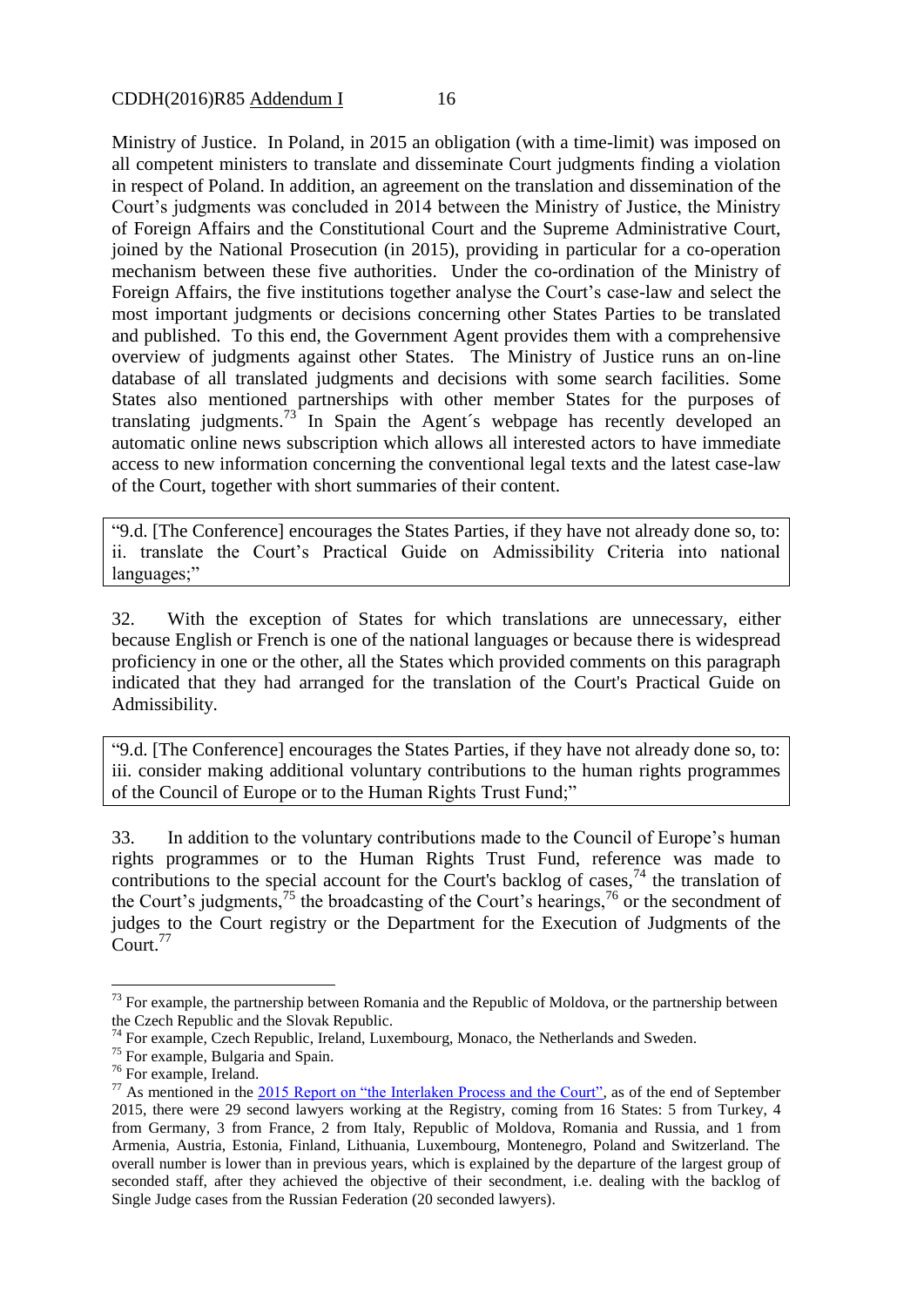"9.e. [The Conference] encourages all States Parties to make full use of technical assistance, and to give and receive upon request bilateral technical assistance in a spirit of open co-operation for the full protection of human rights in Europe;"

34. Several States indicated that they had provided or were ready to provide bilateral technical assistance. Other States mentioned that they were interested in such assistance or referred to their participation in the Council of Europe's co-operation programmes. 79

#### Concerning the issue of interim measures under Rule 39 of the Rules of Court

35. This issue is examined in the light of the Brighton Declaration and the follow-up work conducted by the CDDH. The Brighton Declaration recalled that the Izmir Conference had invited the Committee of Ministers to consider further the question of interim measures under Rule 39 of the Rules of Court and invited the Committee of Ministers to assess both whether there has been a significant reduction in their numbers and whether applications in which interim measures are applied are now dealt with speedily, and to propose any necessary action (paragraph 12 e.). At its  $122<sup>nd</sup>$  Session (23) May 2012), the Committee of Ministers instructed the CDDH to submit its conclusions and possible proposals for action in response to the abovementioned paragraph. In 2013, the CDDH prepared a report on interim measures under Rule 39 of the Rules of Court $^{80}$ , containing factual information on the questions posed by the Brighton Declaration; invitations addressed to the Court and recommendations to member States. The CDDH thus recalled "the importance of providing national remedies, where necessary with suspensive effect, which operate effectively and fairly and provide, in accordance with the Convention and in light of the Court's case law, a proper and timely examination of the issue of risk". It suggested that "it be recommended to member States that national decisions should be such as to provide the Court with sufficient information to ascertain the quality and sufficiency of the domestic procedure". The CDDH also indicated that member States "could also better publicise the domestic remedies with suspensive effect that are available to individuals subject to removal and which should therefore be exhausted before requesting an interim measure".<sup>81</sup> The CDDH further recalled that "Article 34 of the Convention entails an obligation for States Parties to comply with an indication of interim measures made under Rule 39 of the Rules of Court and that noncompliance normally implies a violation of Article 34 of the Convention".<sup>82</sup>

36. Little information has been provided by member States in their national reports regarding the implementation of the abovementioned CDDH recommendations. **With regard to national remedies, where necessary with suspensive effect,** some States have described existing mechanisms.<sup>83</sup> Concerning the last developments in this regard, the following few examples can be mentioned:

 $78$  For example, Austria, Denmark, Finland, Germany, Lithuania, Malta, the Netherlands, Norway, Poland, Portugal, Romania and Sweden.

 $79$  For example, Armenia, Poland, Romania, Serbia, Spain and Ukraine.

<sup>80</sup> See document CDDH(2013)R77, Addendum III.

<sup>&</sup>lt;sup>81</sup> See paragraph 45 of the CDDH report, document CDDH(2013)R77, Addendum III.

 $82$  See paragraph 54 of the CDDH report, document CDDH(2013)R77, Addendum III.

<sup>&</sup>lt;sup>83</sup> See, for example, Croatia, Czech Republic, Estonia, the Netherlands, Norway, Poland, Romania, Spain, Sweden, Turkey.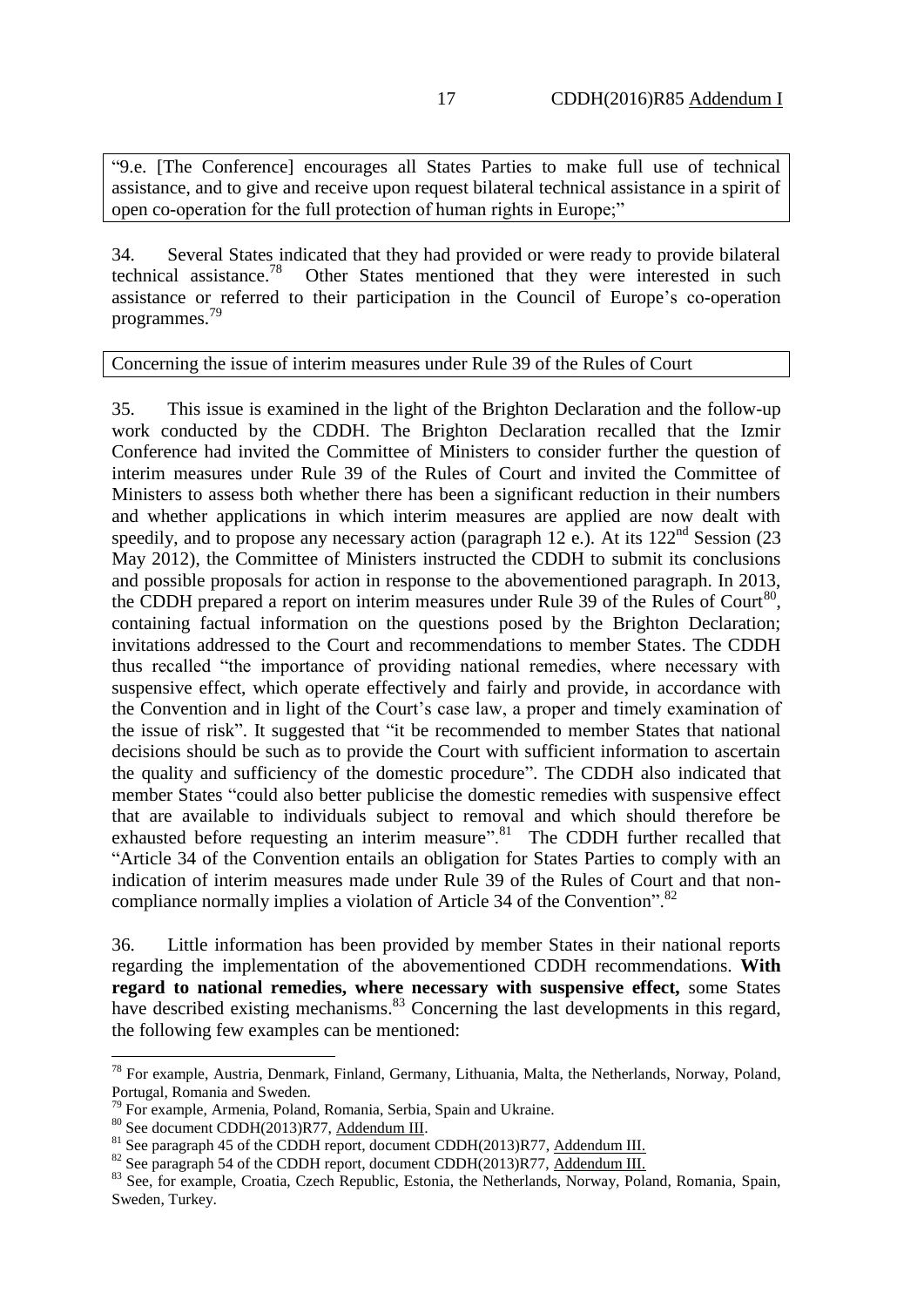#### CDDH(2016)R85 Addendum I 18

- In *Czech Republic*, in addition to the two-tier system of judicial review of decisions on international protection offering an automatic suspensive effect at both levels ; it is noteworthy to mention that the Plenary of the Constitutional Court issued an opinion on 13 August 2013, whereby it confirmed that extradition of an alien cannot be allowed as long as asylum proceedings are pending and that a person to be potentially extradited can file a constitutional appeal against the decision of the Minister of Justice allowing the extradition. This approach has since been confirmed by the Constitutional Court's rulings.<sup>84</sup>
- In *France*, developments in respect of asylum have taken place recently, as described in paragraph 19.
- In *Poland* in a decision of 9 April 2014 (ref. no. II OZ 332/14), the Supreme Administrative Court relied on standards related to temporary protection as defined in the European Court's judgment in the case of *De Souza Ribeiro v. France*.
- Also in *Poland*, the new Aliens Act, as from 1 May 2014, provides that the Border Guard authorities are now competent to examine in the course of the proceedings the existence of circumstances justifying granting the alien protection against expulsion in the form of a residence permit on humanitarian grounds or a permit for tolerated stay. The Border Guard authorities are also obliged by the law to institute ex officio separate proceedings in this respect if the circumstances justifying such permits have become known after the delivery of the decision obliging the alien to return. Moreover, the organs conducting proceedings concerning obliging an alien to return are obliged to inform the alien about the possibility to lodge an application for granting refugee status.
- The Spanish Supreme Tribunal, in line with this Recommendation, in two binding leading judgments of 27 March 2013 on cassation appeals (Nos. 2429/2012 and 2526/2012), has declared that in cases where a coherent explanation of the reasons backing up the request for asylum is contained in the administrative application, even though some pieces of evidence may temporarily be lacking, a stay on the expulsion should be granted until a final decision (either administrative or judicial) is reached.

37. Little information has been provided **with regard to the dissemination of relevant information to individuals subject to removal**. It was mainly indicated that information is available on the relevant Ministries websites, in particular regarding free legal aid for asylum seekers<sup>85</sup>. Among the examples provided, it is noteworthy to mention that in Poland, the Aliens Act stipulates that the Border Guard authorities conducting proceedings in cases concerning the obligation to return are obliged to instruct an alien in writing and in the language that is understandable to him/her about the rules and the procedure, and about the rights vested in him/her and his/her obligations. Following the entry into force of the Aliens Act, the authorities have adopted uniform templates with instructions for aliens, describing the respective stages of the return procedure and indicating legal remedies available. The instruction is available in 17 languages. If necessary, translation in other languages can also be provided. The Aliens Act also stipulates that the organ conducting proceedings informs the alien about nongovernmental organisations providing assistance to aliens, including legal assistance. The

<sup>84</sup> See in particular *Ali Atsaev v. Czech Republic*, App. No. 14021/10, inadmissibility decision of 7 July 2015.

<sup>&</sup>lt;sup>85</sup> As, for example, in Croatia, Greece, the Netherlands.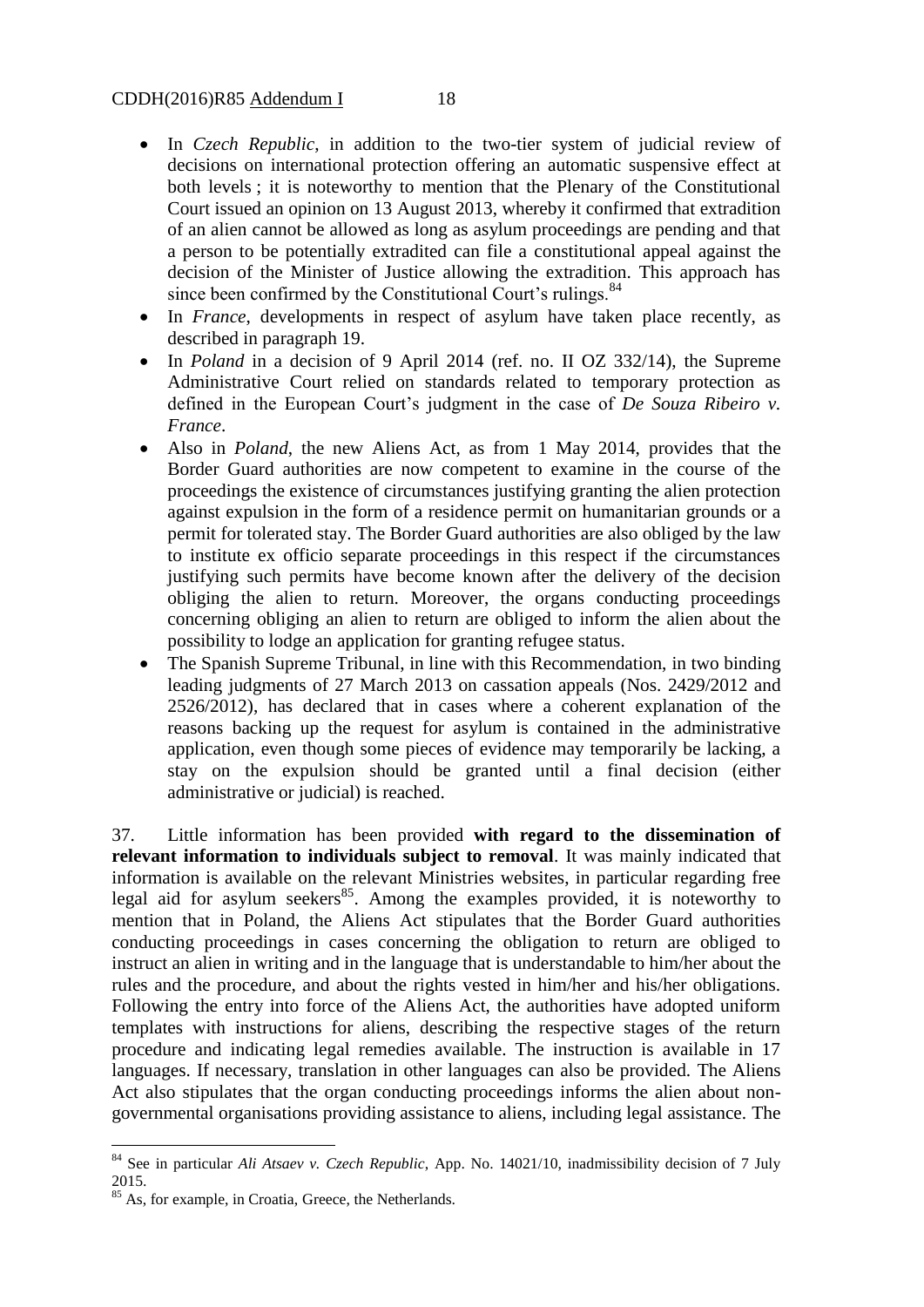system described in Poland is precisely the same as the one established in Spain, in Article 21 of Law 12/2009, of 30 October, on the right to asylum and subsidiary protection. According to this Law, the applicant for asylum has the right to receive an ID, to free legal aid and to an interpreter, to the communication of its application to the UNHCR, to have any expulsion, extradition or return procedure stayed until a final decision is approved, to access the whole content of the ongoing administrative file and to receive healthcare and any relevant social aid.

38. **With regard to mechanisms put in place by States to comply with interim measures indicated by the Court,** the most relevant examples are the following:

- In *Estonia*, the Ministry of Foreign Affairs has drawn up and disseminated among the relevant authorities Guidelines for acting in a situation where the Court request the State to refrain from implementing a certain domestic measure until the Court makes a judgment on the merits. In *Belgium* a General Note for officers likely to be confronted with an interim measure is being finalised to inform them about the aim, the nature and the binding character of the measure. In the same line, in *Finland*, the Ministry of the Interior has given instructions on how to deal with interim measures.
- *Finland, Germany* and *Spain* mentioned a continuously functioning alert system to ensure that the relevant authorities comply with interim measures indicated by the Court, as soon as the Agent of the Government is informed by the Court.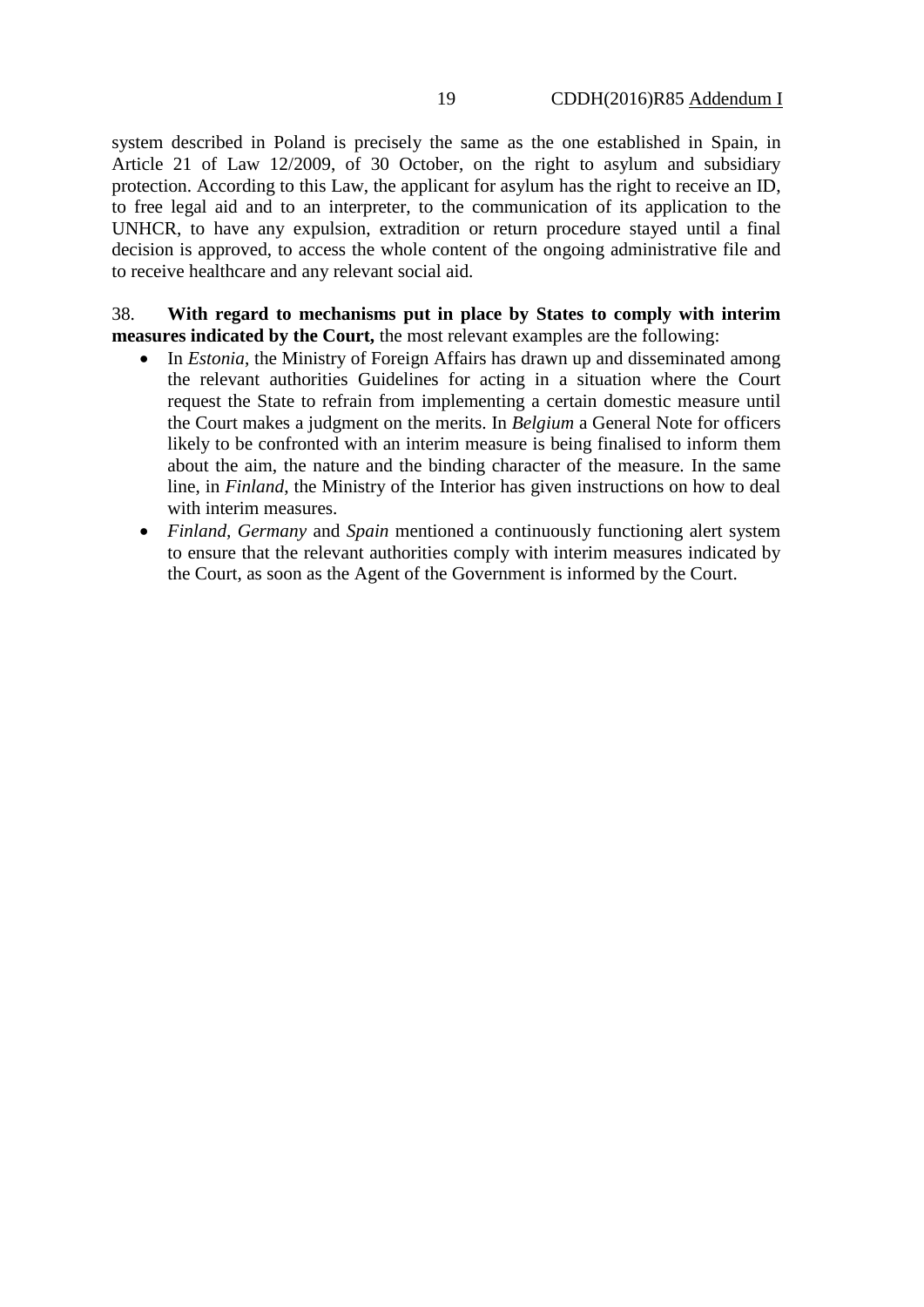1

#### **III. CONCLUSIONS AND RECOMMENDATIONS FOR FOLLOW-UP**

39. The CDDH recently stated that inadequate national implementation of the Convention remained one of the principal challenges or was even the biggest challenge confronting the Convention system, as highlighted by successive high-level conferences in recent years.<sup>86</sup> The analysis of the measures taken by the member States to implement relevant parts of the Interlaken and Izmir Declarations, and subsequently the Brighton Declaration, is accordingly a key aspect of the intergovernmental work on the system of the European Convention on Human Rights.

40. While the responses given by States following the Brighton Declaration are, generally speaking, less detailed than those given for the work on implementation of the relevant parts of the Interlaken and Izmir Declarations, they provide a valuable complement to the information analysed by the CDDH in the course of the previous exercise. On this basis, and in the light of the conclusions of its report on the longer-term future of the Convention system, the CDDH suggests that the Committee of Ministers adopts the following recommendations, all intended to allow States Parties to fulfil their primary responsibility to implement the Convention at national level. For the implementation of those recommendations, member States are encouraged to draw inspiration from practice referred to in Part II of the present report.

## *With regard to account being taken of the recommendations of the Committee of Ministers on the implementation of the Convention at national level in their drawing up of legislation, policies and practices to give effect to the Convention:*

41. Member States could draw inspiration from the practice referred to in paragraphs 10-11 above, when enhancing their efforts regarding the relevant recommendations of the Committee of Ministers. 87 .

42. The CDDH also reiterates the conclusions set out in its work on the longer-term future of the Convention system, namely the following recommended responses:

• The establishment, wherever appropriate, of contact points specialised on human rights matters within the relevant executive, judicial and legislative authorities should be encouraged, especially when no mainstreaming model exists within the relevant governmental bodies. These contact points could be called upon to advise on Convention matters.<sup>88</sup>

<sup>&</sup>lt;sup>86</sup> See paragraph 34 of the CDDH report on the longer-term future of the system of the European Convention on Human Rights CDDH(2015)R84 Addendum I.

 $87$  See Recommendations  $Rec(2000)$  on the re-examination or reopening of certain cases at domestic level following judgments of the [European Court of Human Rights;](https://search.coe.int/cm/Pages/result_details.aspx?ObjectID=09000016805e2f06) Rec(2002)13 on the publication and [dissemination in the member states of the text of the European Convention on Human Rights and of the](https://wcd.coe.int/ViewDoc.jsp?id=331657&Sector=secCM&Language=lanEnglish&Ver=original)  [case law of the European Court of Human Rights;](https://wcd.coe.int/ViewDoc.jsp?id=331657&Sector=secCM&Language=lanEnglish&Ver=original) [Rec\(2004\)4 on the European Convention on Human](https://wcd.coe.int/ViewDoc.jsp?Ref=Rec%282004%294&Sector=secCM&Language=lanEnglish&Ver=original)  [Rights in university education and professional training;](https://wcd.coe.int/ViewDoc.jsp?Ref=Rec%282004%294&Sector=secCM&Language=lanEnglish&Ver=original) [Rec\(2004\)5 on the verification of the](https://wcd.coe.int/ViewDoc.jsp?Ref=Rec%282004%295&Sector=secCM&Language=lanEnglish&Ver=original)  [compatibility of draft laws, existing laws and administrative practice with the standards laid down in the](https://wcd.coe.int/ViewDoc.jsp?Ref=Rec%282004%295&Sector=secCM&Language=lanEnglish&Ver=original)  [European Convention on Human Rights;](https://wcd.coe.int/ViewDoc.jsp?Ref=Rec%282004%295&Sector=secCM&Language=lanEnglish&Ver=original) [Rec\(2004\)6 on the improvement of domestic remedies.](https://wcd.coe.int/ViewDoc.jsp?Ref=Rec%282004%296&Sector=secCM&Language=lanEnglish&Ver=original)

<sup>&</sup>lt;sup>88</sup> See document CDDH(2015)R84 Addendum I, paragraph 72 iii); in the light of the Brussels Declaration which called upon the States Parties to establish "contact points", wherever appropriate, for human rights matters within the relevant executive, judicial and legislative authorities, and create networks between them through meetings, information exchange, hearings or the transmission of annual or thematic reports or newsletters (B.2.i).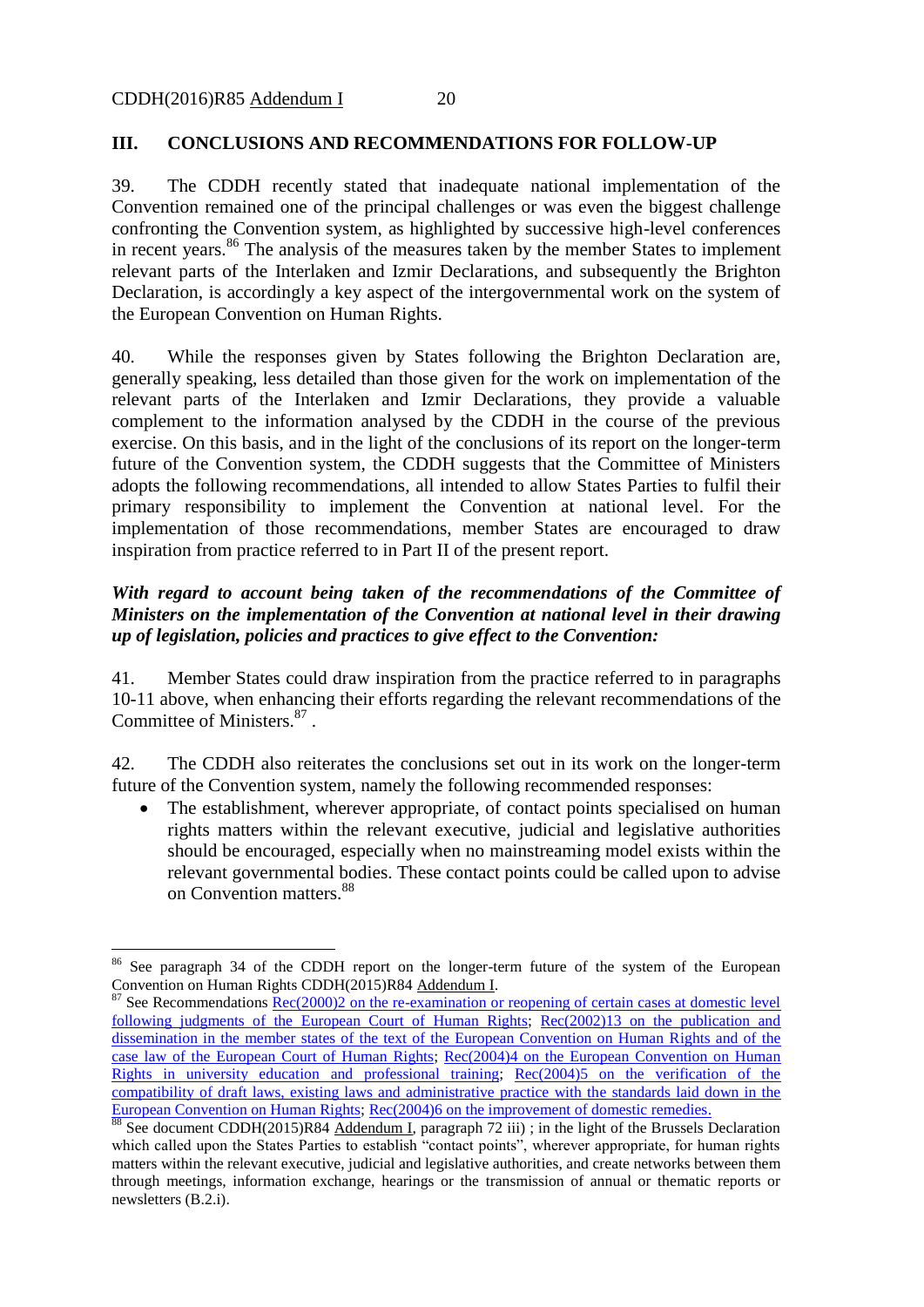- Governments should fully inform parliaments on issues relating to the interpretation and application of Convention standards, including the compatibility of (draft) legislation with the Convention.<sup>89</sup>
- Sufficient expertise on Convention matters should be made available to members of parliament, where appropriate, by the establishment of parliamentary structures assessing human rights and/or by means of the support of a specialised secretariat and/or by means of ensuring access to impartial advice on human rights law, if appropriate in cooperation with the Council of Europe.<sup>90</sup>
- There is a need for national authorities to check in a systematic manner the compatibility of draft legislation and administrative practice (including as expressed in regulations, orders and circulars) with the Convention at an early stage in the drafting process and consider, where appropriate, substantiating in the explanatory memorandum to draft laws why the draft bill is deemed compatible with the requirements of human rights provisions.  $91$
- The CDDH also stresses the importance of enhanced recourse by Member States to the existing mechanisms of the Council of Europe (among them the Venice Commission), which offer the possibility of assessing compliance of legislation with Convention standards.<sup>92</sup>

43. In addition, it should be noted that the DH-SYSC held an exchange of views,  $^{93}$  in the course of its current work, on the mechanisms available at national level to guarantee the compatibility of laws (whether draft legislation, existing laws or administrative practice) with the Convention, in accordance with Recommendation Rec(2004)5 of the Committee of Ministers to member States on the verification of the compatibility of draft laws, existing laws and administrative practice with the standards laid down in the Convention.<sup>94</sup> The CDDH notes the further follow up work that will be carried out to elaborate an overview of good practice and through which States Parties may draw inspiration, where possible, from the experience and solutions found in many States Parties.

## *With regard to the setting up of an independent national human rights institution*

44. The contribution of national human rights structures<sup>95</sup> to implementation of the Convention had been highlighted in the Wise Persons' report and reiterated in the

<sup>&</sup>lt;sup>89</sup> See document CDDH(2015)R84 Addendum I, paragraph 72 v).

<sup>&</sup>lt;sup>90</sup> See document CDDH(2015)R84 Addendum I, paragraph 72 vi).

<sup>&</sup>lt;sup>91</sup> See document CDDH(2015)R84 Addendum I, paragraph 72 vii).

 $92$  See document CDDH(2015)R84 Addendum I, paragraph 72 viii).

<sup>&</sup>lt;sup>93</sup> Held at its first meeting from 25-27 April 2016 see the meeting report, document DH-SYSC(2016)R1.

<sup>&</sup>lt;sup>94</sup> The subjects addressed included in particular the obstacles encountered in introducing or implementing the mechanisms in question and the evaluation of the appropriateness and effectiveness of those mechanisms.

<sup>&</sup>lt;sup>95</sup> National human rights structures include both national human rights institutions ("NHRIs"), which comply with the Paris Principles, and other bodies and offices engaged with human rights at national level.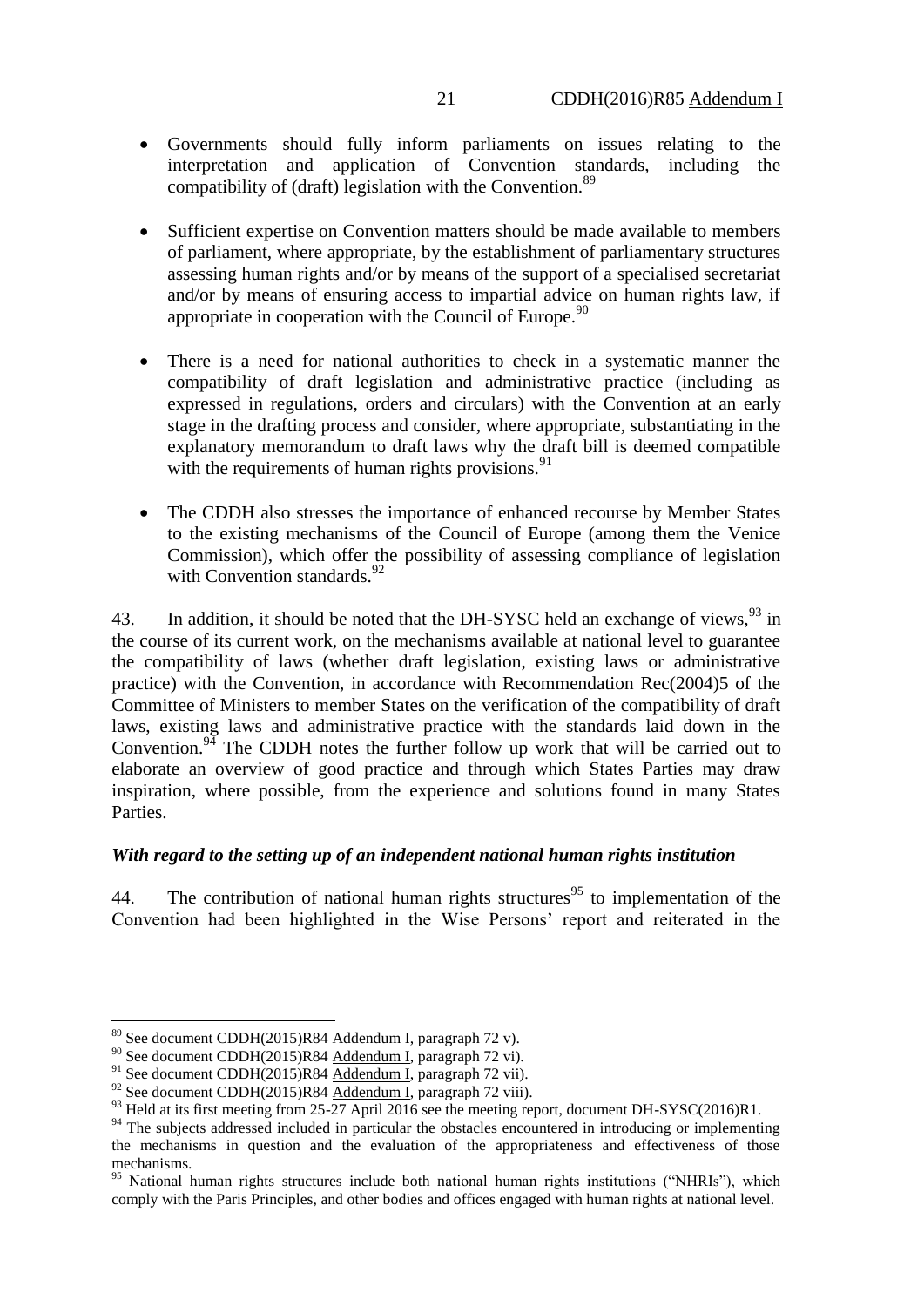Interlaken Declaration. Co-operation with national human rights structures had also been addressed in the analysis of the implementation of the Interlaken Declaration.<sup>96</sup>

45. The Brussels Conference renewed the appeal to States Parties to consider establishing an independent national human rights institution (B.1.g)). In its report on the longer-term future of the Convention system, the CDDH expressed its support for the establishment of such institutions and encouraged the existence of appropriate conditions at domestic level for the fulfilment of their human rights mission.<sup>97</sup> National human rights institutions can "significantly help meet the challenges relating to national implementation (in particular, by offering expert opinions on the compatibility of draft legislation and administrative practices with Convention standards as well as regarding the execution of Court judgments, by reporting on national compliance with the Convention before parliaments, or by providing human rights education for the public and professional groups)".<sup>98</sup> In the light of the information contained in the national reports on implementation of the Brighton Declaration, the CDDH cannot but note the relevance of its recent conclusions.

46. The CDDH further notes that it will, in the course of the 2016-2017 biennium, be conducting a study on the impact of current national legislation, policies and practices on the activities of civil society organisations, human rights defenders and national institutions for the promotion and protection of human rights, with a view to identifying the best examples thereof. It would be appropriate to consider, in the course of this work, whether national legislation, policies and practices address specifically the role of national human rights structures in the implementation of the Convention.

# *With regard to the introduction of new domestic legal remedies, whether of a specific or general nature, for alleged violations of the rights and freedoms protected under the Convention*

47*.* The Brussels Conference reiterated the appeal to States Parties to provide effective remedies at domestic level to address alleged violations of the Convention (B. 1. e)) and to address violations of the Convention found by the Court (B. 2.b)).

48. Numerous developments in respect of domestic remedies have been provided by member States in their national reports. These examples are to be welcomed and would appear to be in keeping with the discussions of the CDDH which believes that this issue is one of vital importance. The implementation of effective domestic remedies for all arguable complaints of a violation of the Convention should permit a further reduction in the Court's workload. This would be, on the one hand, a result of the decreasing number of cases reaching it and, on the other, as a result of the fact that the detailed handling of the cases at national level would make their later examination by the Court easier. The

 $96$  See, more particularly, paragraphs 24-29 of the CDDH report on measures taken by member States to implement relevant parts of the Interlaken and Izmir Declarations, document CDDH(2012)R76 Addendum I.

 $97$  See paragraph 72 ix) of document CDDH(2015)R84 Addendum I.

<sup>98</sup> See paragraph 58 of the CDDH report on the longer-term future of the system of the European Convention on Human Rights, document CDDH(2015)R84 Addendum I.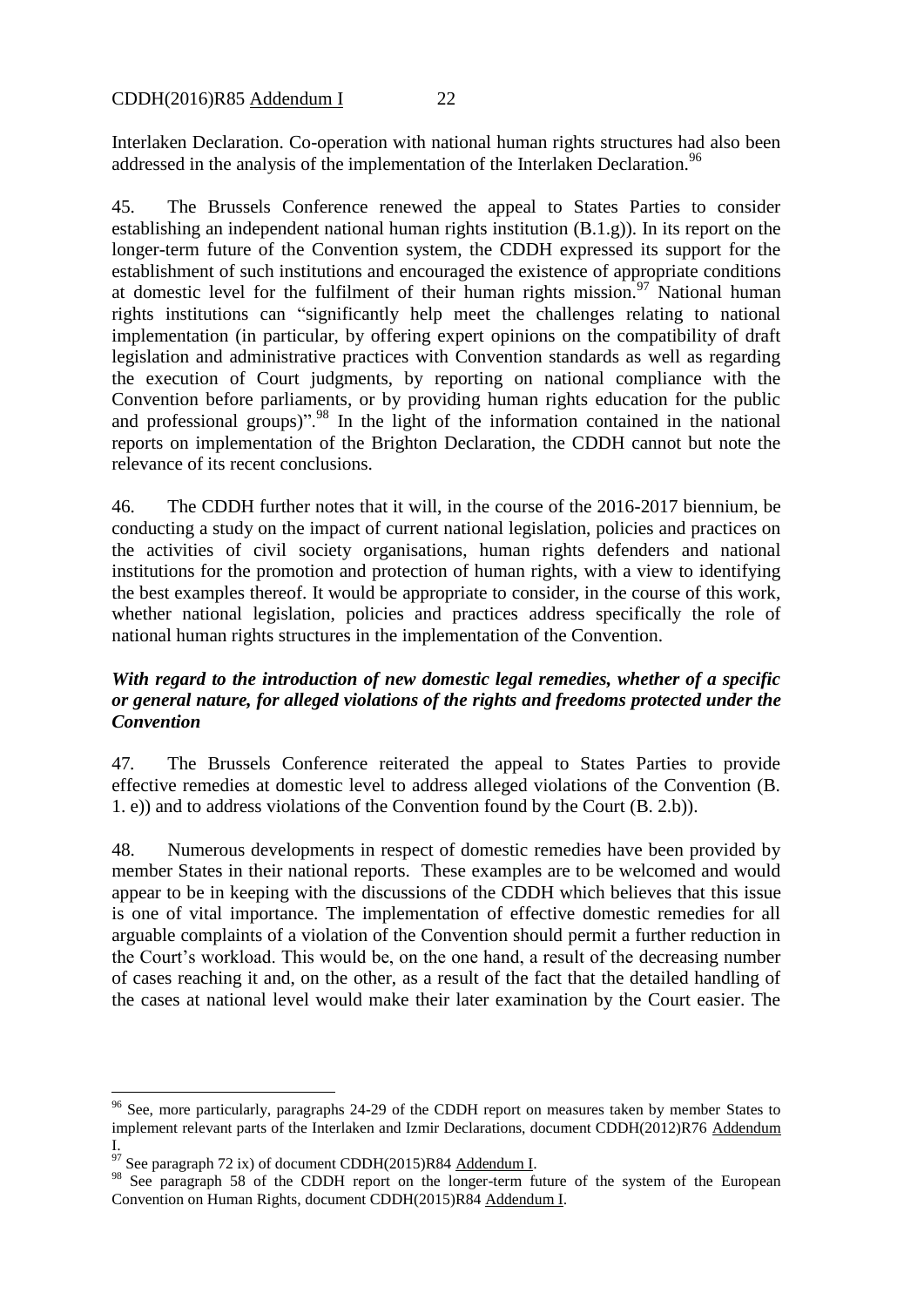introduction of new and improved remedies could also have a significant impact, especially on repetitive applications.<sup>99</sup>

49. Accordingly, the CDDH cannot but reiterate its recent conclusions, namely that "there is still a need to improve domestic remedies, either by the creation of new domestic remedies (including preventive, whether judicial or not) or by interpreting existing remedies or domestic procedural law in line with the obligations of Article 13 of the Convention. The issue of effective remedies should be at the heart of any activity supporting the national implementation of the Convention and in the thematic work of the relevant committees of the Council of Europe, especially those involving representatives of domestic justice systems (judges, prosecutors, etc.)".<sup>100</sup>

50. With regard more specifically to effective remedies for excessive length of proceedings, the CDDH points out that the DH-SYSC was asked by the Committee of Ministers to submit to it, in the 2016-2017 biennium, proposals regarding Recommendation (2010)3 of the Committee of Ministers to member States on this issue. The information supplied by States in this regard will therefore provide valuable input to the Committee's future work.

51. With regard to both specific and general remedies, in the light of the many detailed examples provided by States, the CDDH believes it would be useful to also update the Guide to good practice in respect of domestic remedies.

*With regard to the measures designed to enable and encourage, having regard to the case law of the Court, in conducting proceedings and formulating judgments; and in particular to enable litigants, within the appropriate parameters of national judicial procedure but without unnecessary impediments, to draw to the attention of national courts and tribunals any relevant provisions of the Convention and jurisprudence of the Court*

52. In addition to the good practices cited in this report, the CDDH also refers to the examples contained in the Guide to good practice in respect of domestic remedies<sup>101</sup> as sources of inspiration for member States. While refusing the existence of a Conventionbased legal obligation upon States Parties to abide by final judgments of the Court in cases to which they are not parties, the CDDH recently noted that "there would appear to be scope to better take into account the general principles found in the Court's judgments in cases against other High Contracting Parties, in preventive anticipation of possible violations. To this end, the identification of good practices on the kind of practical measures that may be adopted could have positive effects".  $102$ 

<sup>&</sup>lt;sup>99</sup> See paragraphs 49 and 50 of the CDDH report on the longer-term future of the system of the European Convention on Human Rights, document CDDH(2015)R84 Addendum I.

<sup>&</sup>lt;sup>100</sup> See paragraph 72 iv) of the CDDH report on the longer-term future of the system of the European Convention on Human Rights, document CDDH(2015)R84 Addendum I.

<sup>&</sup>lt;sup>101</sup> See Chapter V on consideration of the Convention by national courts and tribunals and Chapter IV B on the direct invocation of the provisions of the Convention in the course of ordinary remedy proceedings in the Guide to good practice in respect of domestic remedies.

 $102$  See paragraph 72 i) of the CDDH report on the longer-term future of the system of the European Convention on Human Rights CDDH(2015)R84 Addendum I.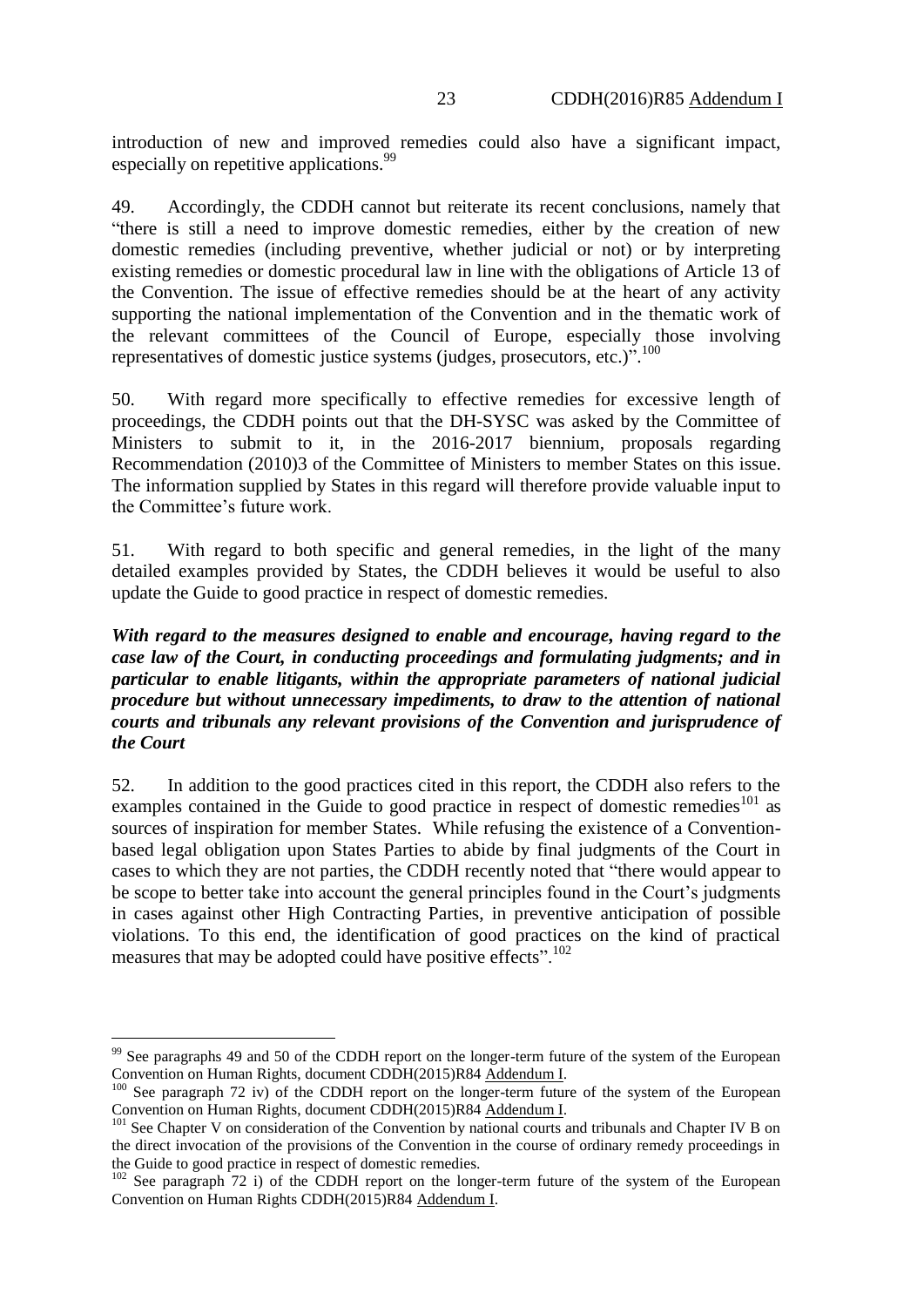CDDH(2016)R85 Addendum I 24

53. Furthermore, the CDDH cannot but reiterate its recent conclusions<sup>103</sup> whereby it considers that "the CDDH considers the professional training on and awareness-raising activities concerning the Convention and the Court's case law to be a high priority in order to fill the implementation gap identified above. While acknowledging the efforts already made by all stakeholders, it stresses the need to:

- a) offer, on a structural basis, more targeted and country-specific training to relevant legal professionals (for example, government officials, as well as judges, prosecutors and lawyers) addressing Convention implementation problems in each High Contracting Party, using to the fullest the potential of the Council of Europe pan-European Programme for Human Rights Education for Legal Professionals (HELP); and
- b) increase efforts regarding the translation of (excerpts of) leading judgments and/or provide summaries of those judgments in national languages notably for education and training purposes."

54. With regard to the training of legal professionals, it should be recalled that the DH-SYSC's terms of reference task it with carrying out, in the course of this biennium, work relating to Recommendation Rec(2004)4 of the Committee of Ministers to member States on the European Convention on Human Rights in university education and professional training.

# *With regard to the provision of information on the Convention to potential applicants, particularly about the scope and limits of its protection, the jurisdiction of the Court and the admissibility criteria*

55. The CDDH reiterates the recommendations it made in its previous work on implementation of the Interlaken and Izmir Declarations, <sup>104</sup> namely:

- ensure that all information provided to potential applicants is impartial and comes from a source whose objectivity in the provision of information is guaranteed;
- increase the use of information technology;
- establish or further develop co-operation with national human rights structures;
- ensure that the tools devised by the Court, particularly the practical guide on admissibility and the video clip on admissibility, are broadly disseminated, where appropriate after translation;
- make use, where appropriate, of the Council of Europe's technical and financial assistance, especially its HELP Programme, notably resources developed in the framework of the Council of Europe project "Enhancing the capacity of lawyers to comply with the admissibility criteria in application submitted to the European Court of Human Rights";
- consider contributing to the Human Rights Trust Fund.

<sup>&</sup>lt;sup>103</sup> See paragraph 72 ii) of the CDDH report on the longer-term future of the system of the European Convention on Human Rights CDDH(2015)R84 Addendum I.

 $104$  See the conclusions of the CDDH report on measures taken by the member States to implement relevant parts of the Interlaken and Izmir Declarations, document CDDH(2012)R76 Addendum I, paragraph 153.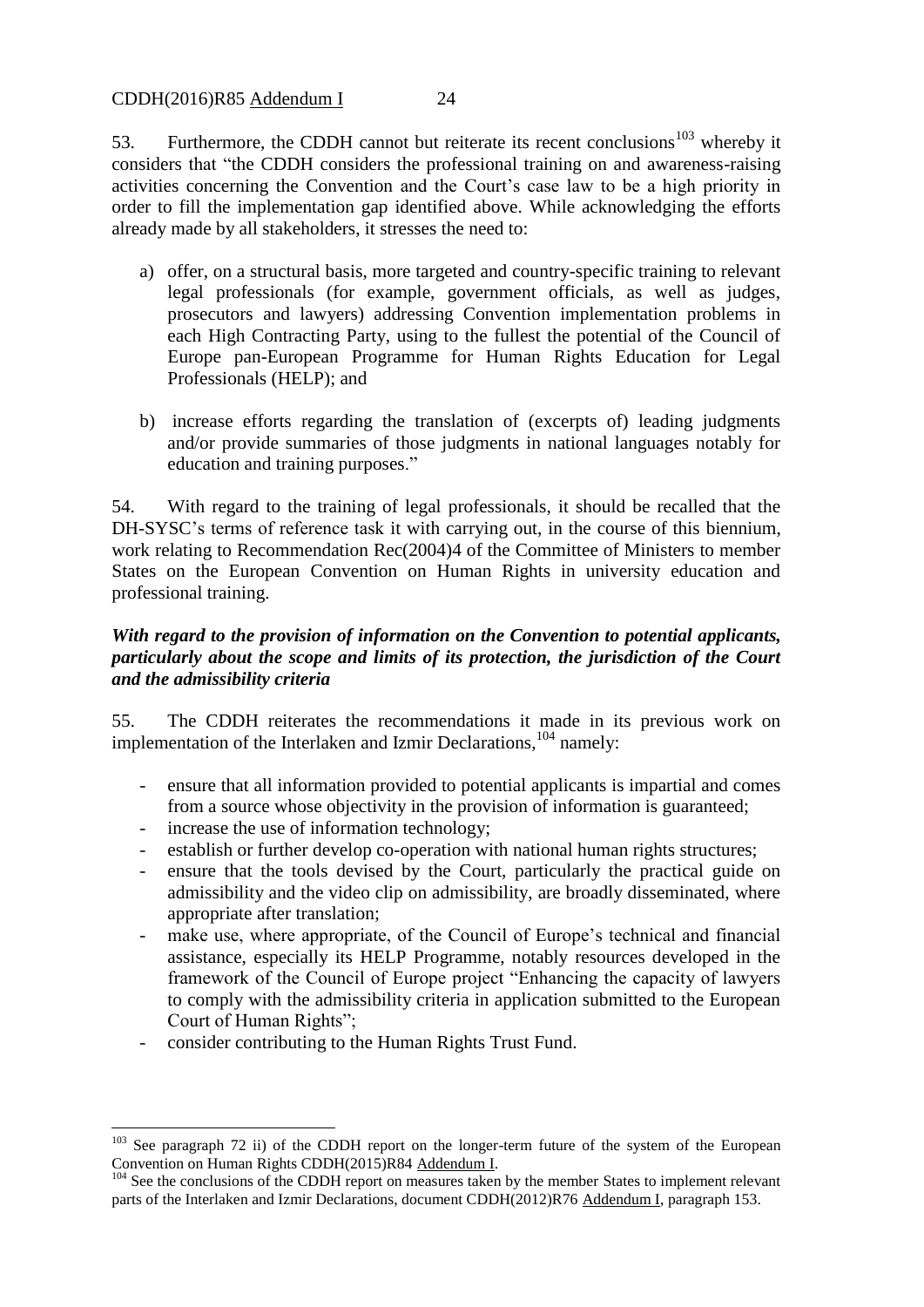56. While it is undeniable, in the light of the information gathered in the course of this exercise that States have fully embraced the use of information technology and have widely disseminated the tools developed by the Court, all of the above recommendations remain relevant. As the CDDH has previously noted, while it is difficult to assess the impact of the measures implemented, although this is generally identified as being a decrease in the number of inadmissible applications, the effect of any measure depends of the effectiveness of the communication channels used; in addition various bodies have a role to play, in particular national human rights structures and civil society.<sup>105</sup>

57. With regard to the role of national human rights structures, the conclusions of the Madrid Round Table<sup>106</sup> are also relevant and the CDDH cannot but reiterate its recent conclusions in this field, to the effect that these structures can be very well placed to provide information on the Court's role and functioning in response to certain (mis) perceptions in the public domain.<sup>107</sup>

## *With regard to the translation of the Court's significant judgments and Practical Guide on Admissibility Criteria*

58. The responses given illustrate the importance States attach to the translation of relevant judgments and tools in their national language(s). This allows them to overcome the linguistic difficulties which have often been mentioned in the past as an obstacle to raising awareness of the Convention standards.<sup>108</sup> The Brussels Declaration reiterated the call upon State Parties to promote accessibility to the Court's judgments […] by translating or summarising relevant documents, including significant judgments of the Court, as required (B. 2. f.) and to maintain and develop the financial resources that have made it possible for the Council of Europe, since 2010, to translate a large number of judgments into national languages (B. 2. g.). The CDDH cannot but reiterate its recent conclusions in this field, encouraging member States to step up their efforts regarding the translation of (excerpts of) leading judgments of the Court and/or providing summaries of those judgments in the national languages, specifying that those translations should be sent to HUDOC and also be made available in national case law databases.<sup>109</sup> To this end, member States could consider the establishment of linguistic partnerships with other member States where relevant.

59. The possibility of agreements between the Court and Universities regarding the translation of the Court's judgments could also be explored. It could be very motivating for students to submit translations of the case law as part of their evaluation process. Universities might also consider interesting to be engaged in an agreement aimed at enhancing the protection of human rights. Following a high quality check, translations

<sup>&</sup>lt;sup>105</sup> See the CDDH Report on measures taken by the member States to implement relevant parts of the Interlaken and Izmir Declarations, document CDDH(2012)R76 Addendum I, paragraphs 137 and 138.  $106$  See footnote 66.

<sup>&</sup>lt;sup>107</sup> See paragraph 58 of the CDDH report on the longer-term future of the system of the European Convention on Human Rights CDDH(2015)R84 Addendum I, and the CDDH Contribution to the Ministerial Conference organised by the United Kingdom Chairmanship, document CDDH(2012)R74 Addendum III, part B, paragraph 9 iii.

 $108$  See, for example, the CDDH Report on measures taken by the member States to implement relevant parts of the Interlaken and Izmir Declarations, document CDDH(2012)R76 Addendum I, paragraphs 38 and 42.

<sup>&</sup>lt;sup>109</sup> See the CDDH report on the longer-term future of the system of the European Convention on Human Rights CDDH(2015)R84 Addendum I, paragraph 45.